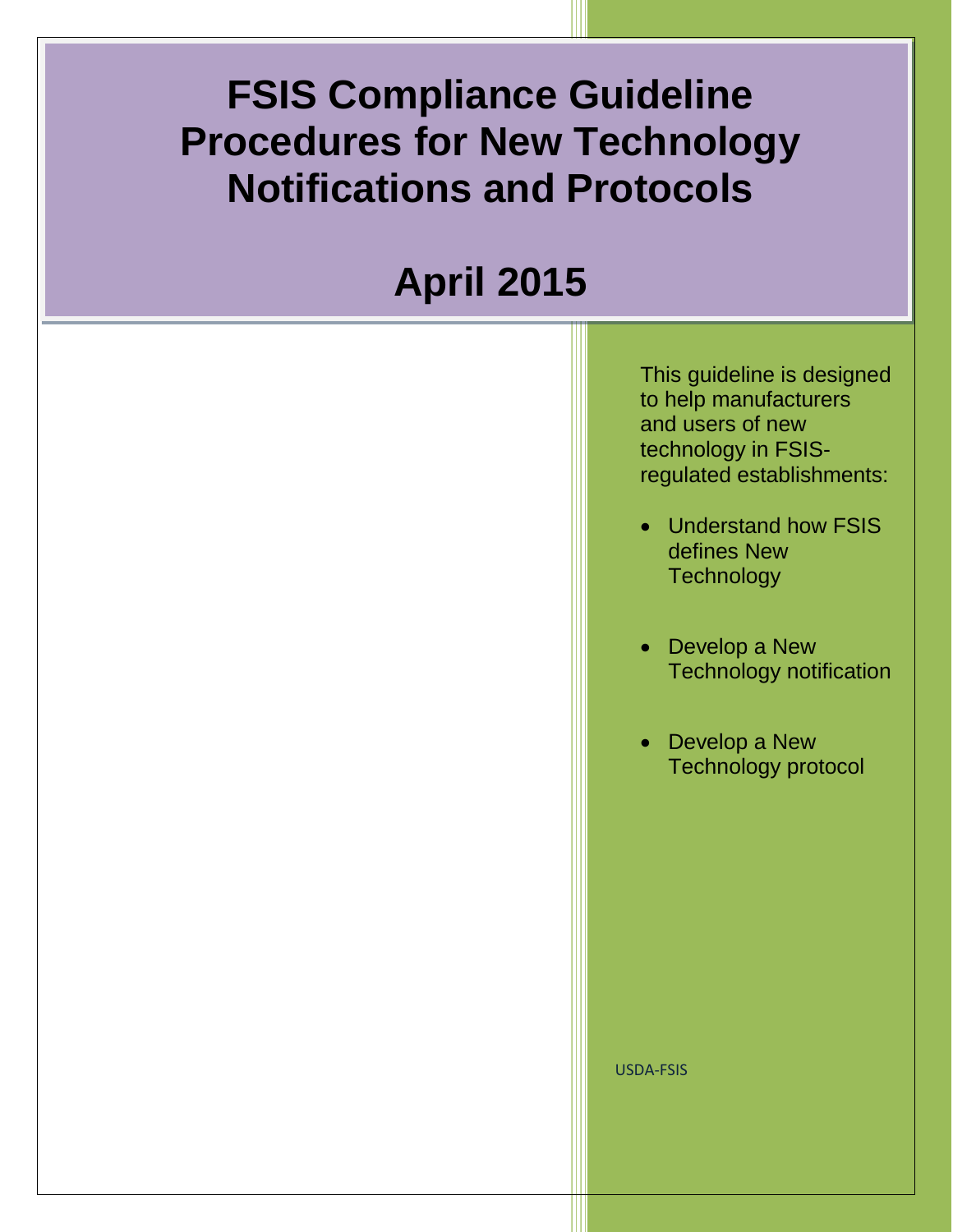#### <span id="page-1-0"></span>**Preface**

#### **What is the purpose of this Compliance Guideline?**

The purpose of this document is to provide guidance concerning the procedures for preparing and submitting a new technology notification and protocol to the Agency. New technology notification provides FSIS an opportunity to determine whether new technology could affect product safety, FSIS regulations, inspection procedures, or the safety of Federal inspection program personal (IPP). This document replaces previous versions of the Guidance Procedures for Notification and Protocol Submission of New Technology.

It is important to note that this Guideline represents FSIS's current thinking on this topic, and FSIS encourages manufacturers and users of new technology in FSIS regulated establishments to make use of it.

#### **Who is this guideline designed for?**

This guidance is designed for all manufacturers and users of new technology in FSIS regulated establishments.

In this document, the term *submitters* refers to all meat and poultry official establishments, egg products plants, and companies that notify the Agency of new technology or submit to FSIS protocols for the use of new technology in the production of FSIS regulated products.

#### **How can I comment on this guideline?**

FSIS is seeking comments on this guideline as part of its efforts to continuously assess and improve the effectiveness of policy documents. All interested persons may submit comments regarding any aspect of this document, including but not limited to: content, readability, applicability, and accessibility.

Comments may be submitted by either of the following methods:

Federal eRulemaking Portal Online submission at regulations.gov: This Website provides the ability to type short comments directly into the comment field on this Webpage or attach a file for lengthier comments. Go to [http://www.regulations.gov](http://www.regulations.gov/#!searchResults;rpp=25;po=0;s=FSIS-2015-0024;fp=true;ns=true) and follow the online instructions at that site for submitting comments.

Mail, including - CD-ROMs, and hand- or courier-delivered items: Send to Docket Clerk, U.S. Department of Agriculture (USDA), FSIS, Patriots Plaza 3, 1400 Independence Avenue SW, Mailstop 3782, 8-163A, Washington, DC 20250-3700.

All items submitted by mail or electronic mail must include the Agency name, FSIS, and document title: *FSIS Compliance Guidance Procedures for New Technology Notifications and Protocols*. Comments received will be made available for public inspection and posted without change, including any personal information, to [http://www.regulations.gov.](http://www.regulations.gov/#!searchResults;rpp=25;po=0;s=FSIS-2015-0024;fp=true;ns=true)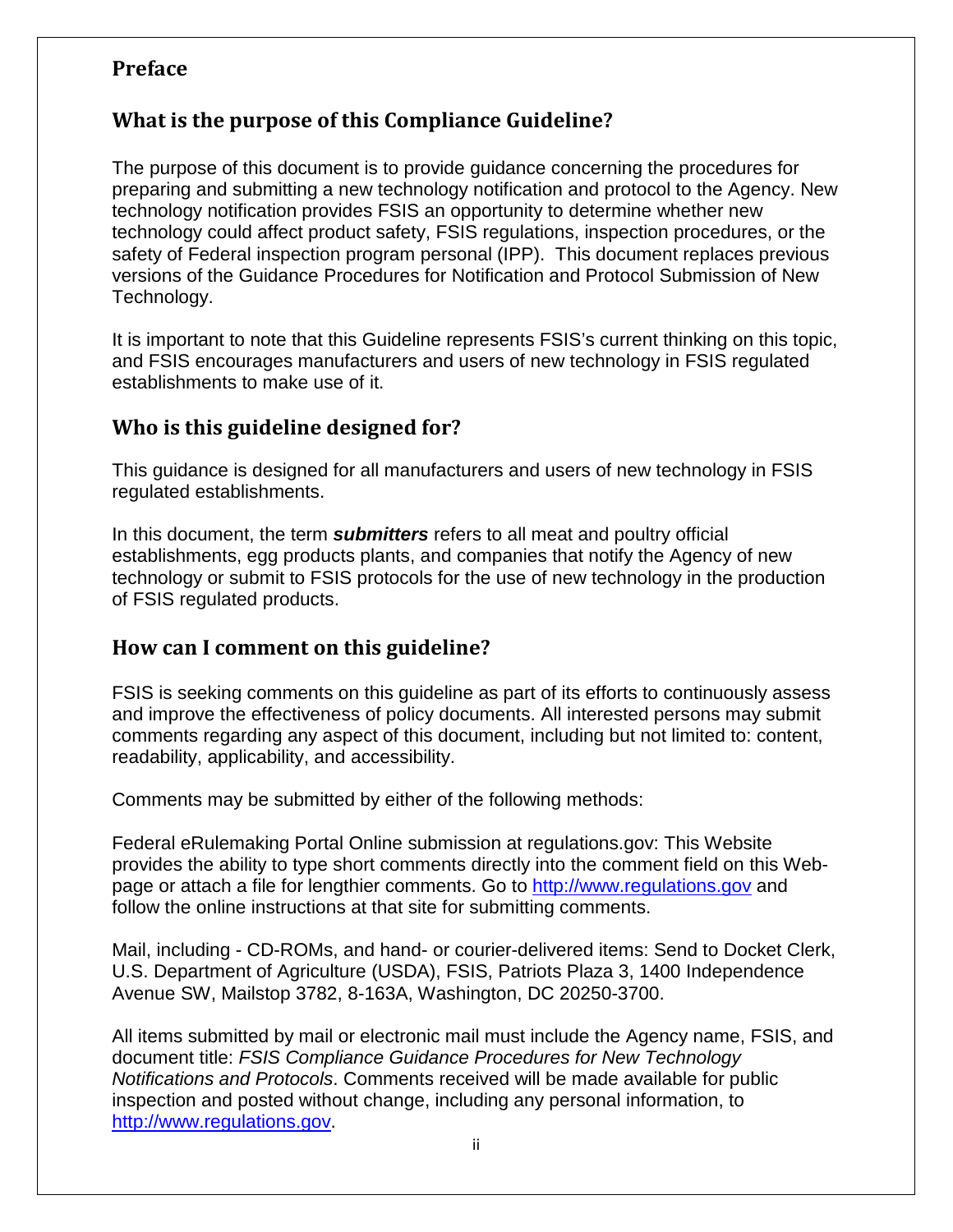#### **What if I still have questions after I read this guideline?**

If the desired information cannot be found within the Compliance Guideline, FSIS recommends that users search the publicly posted Questions & Answers (Q&As) in the [AskFSIS](http://askfsis.custhelp.com/) database or submit questions through [AskFSIS.](http://askfsis.custhelp.com/) Documenting these questions helps FSIS improve and refine present and future versions of the Compliance Guideline and associated issuances.

When submitting a question, use the Submit a Question tab, and enter the following information in the fields provided:

| Subject Field:         | Enter FSIS Compliance Guidance Procedures for New Technology |
|------------------------|--------------------------------------------------------------|
| <b>Question Field:</b> | Enter question with as much detail as possible.              |
| <b>Product Field:</b>  | Select General Inspection Policy from the drop-down menu.    |
| Category Field:        | Select New Technology from the drop-down menu.               |
| Policy Arena:          | Select Domestic (U.S.) Only from the drop-down menu.         |

When all fields are complete, press **Continue**.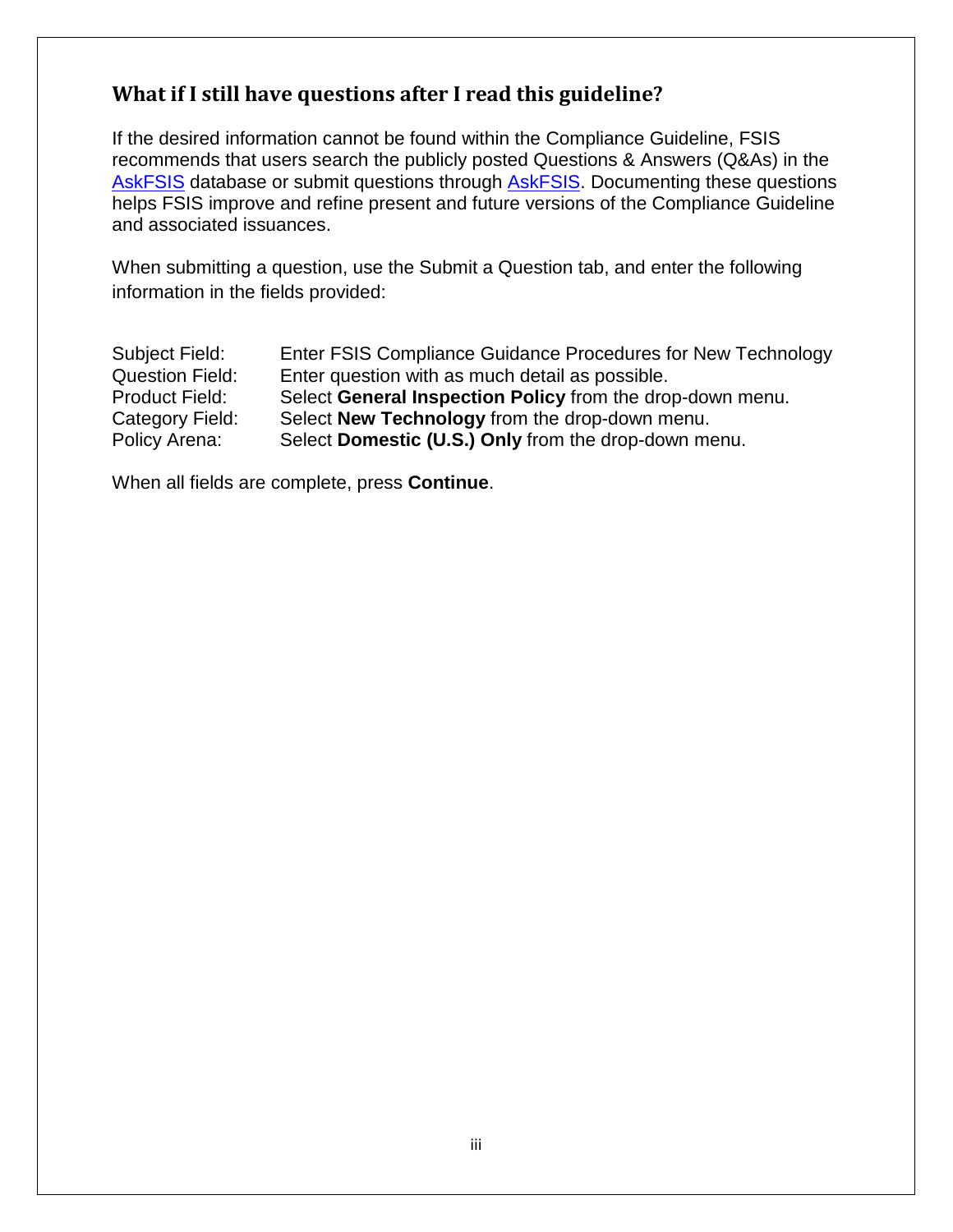# FSIS Compliance Guidance<br>Procedures for New Technology Notifications and Protocols<br>Table of Contents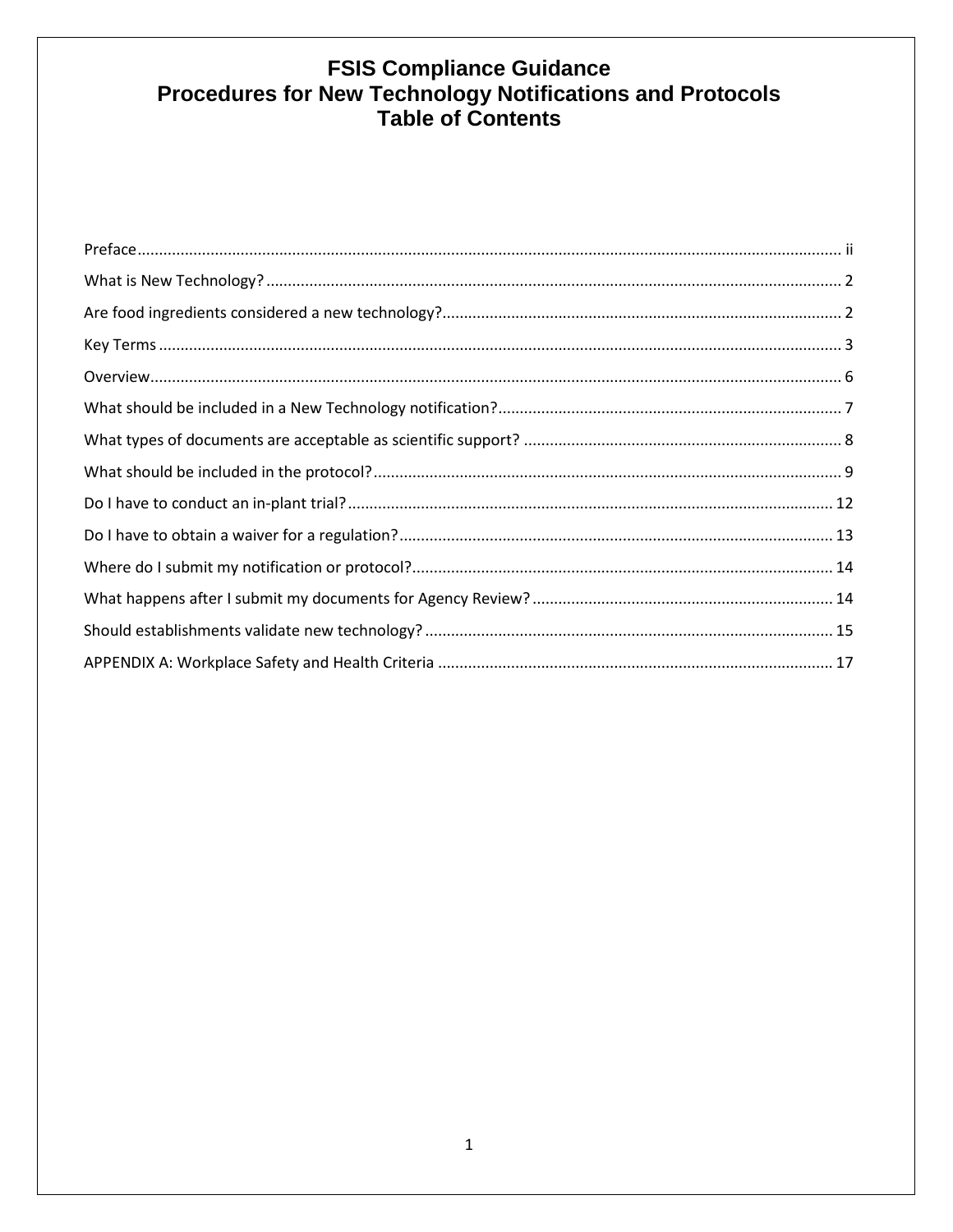#### **FSIS Compliance Guidance Procedures for New Technology Notifications and Protocols**

#### <span id="page-4-0"></span>**What is New Technology?**

New technology, as defined in the [Federal Register](http://www.fsis.usda.gov/wps/wcm/connect/f1a4b12a-5416-45e0-9ee5-ebd9d1103f60/00-011N.pdf?MOD=AJPERES) notice *FSIS Procedures for Notification of New Technology* (68 FR 6873;February 11, 2003), is new or new applications of, equipment, substances, methods, processes, or procedures affecting the slaughter of livestock and poultry or processing of meat, poultry, or egg products.

#### *Key Point*

High Pressure Processing, steam vacuums, steam pasteurization, and antimicrobials are all examples of new technologies that have advanced in food safety technology in recent years. FSIS encourages continued improvement and innovation in food safety technologies. To view the most recent advances in technology visit the [FSIS New Technology Information Table.](http://www.fsis.usda.gov/wps/portal/fsis/topics/regulatory-compliance/new-technologies/new-technology-information-table)

### <span id="page-4-1"></span>**Are food ingredients considered a new technology?**

Yes, new technology is also new or new applications of substances (*FSIS Procedures for Notification of New Technology* (68 FR 6873)). FSIS defines ingredients as any substances added to food, the intended use of which results or may reasonably be expected to result, directly or indirectly, in its becoming a component or otherwise affecting the characteristics of food. These include substances intended for use in producing, manufacturing, packing, processing, preparing, treating, packaging, transporting, or holding food, including any source of radiation intended for any such use.

Substances recognized as safe and suitable under the conditions of its intended use, such as those listed in [9](http://www.gpo.gov/fdsys/pkg/CFR-2015-title9-vol2/pdf/CFR-2015-title9-vol2-sec424-21.pdf) 

## KEY DEFINITION

**Food Ingredient** refers to any substances added to food, the intended use of which results or may reasonably be expected to result, directly or indirectly, in its becoming a component or otherwise affecting the characteristics of food.

[CFR 424.21\(c\)](http://www.gpo.gov/fdsys/pkg/CFR-2012-title9-vol2/pdf/CFR-2012-title9-vol2-sec424-21.pdf) and those that are listed in [FSIS Directive 7120.1,](http://www.fsis.usda.gov/wps/wcm/connect/bab10e09-aefa-483b-8be8-809a1f051d4c/7120.1.pdf?MOD=AJPERES) "*Safe and Suitable Ingredients in Meat, Poultry, and Egg Products*," are not subject to this notification process. However, establishments or companies that manufacture new substances or desire new uses of previously approved substances, including changes in concentration or application methods, are to submit a [notification](http://www.fda.gov/Food/IngredientsPackagingLabeling/PackagingFCS/Notifications/ucm091071.htm) to the Food and Drug Administration (FDA).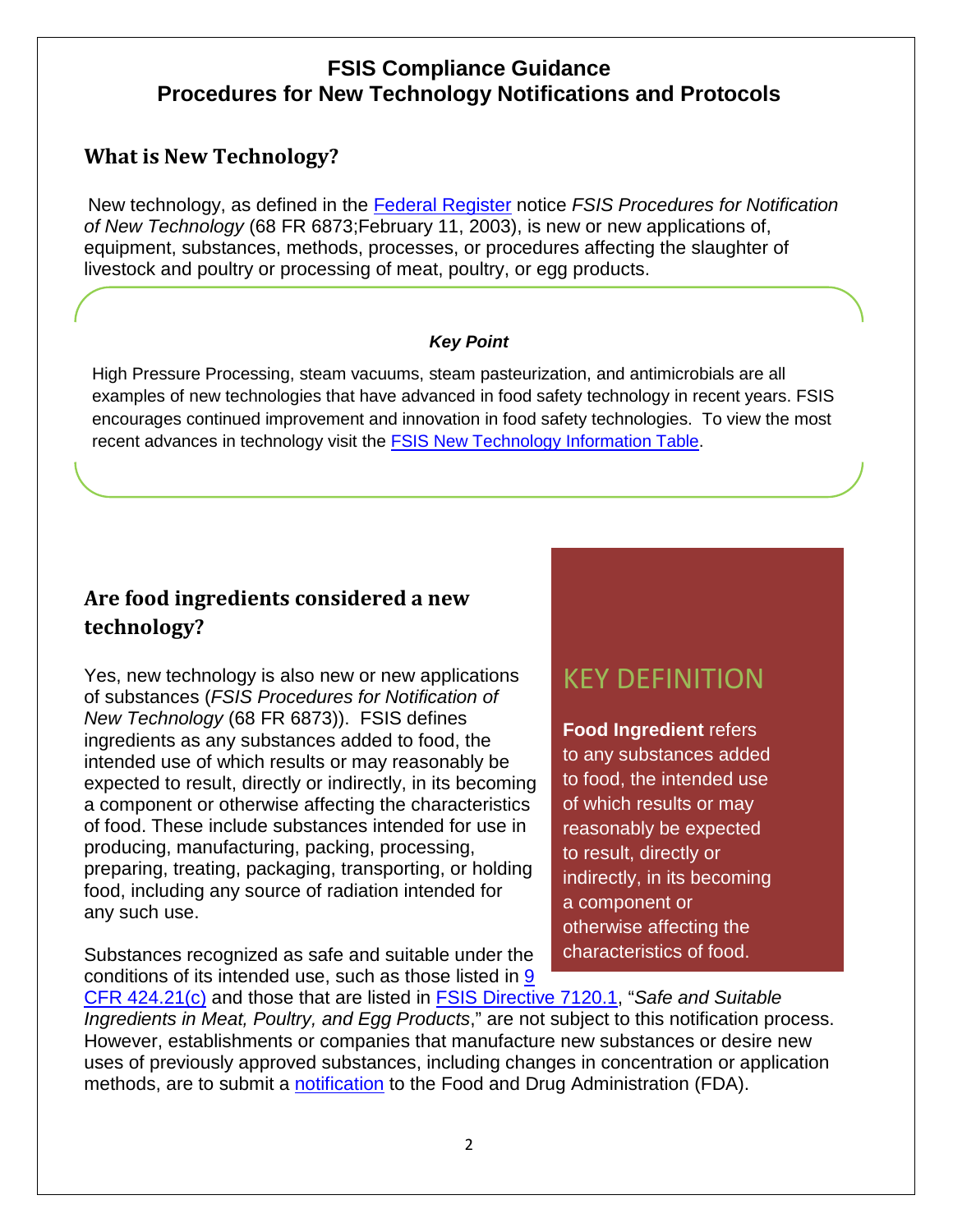#### <span id="page-5-0"></span>**Key Terms**

**Acceptability Determination:** The process by which a new ingredient or substance or a new use of an ingredient or substance is deemed safe and suitable in the production of meat, poultry, and egg products.

**Alternative Procedures:** Alternative procedures are those an establishment will use in place of certain provisions of the regulations waived by FSIS.

**Egg Products:** Per [9 CFR 590.5,](http://www.gpo.gov/fdsys/pkg/CFR-2015-title9-vol2/pdf/CFR-2015-title9-vol2-sec590-5.pdf) egg product means any dried, frozen, or liquid eggs, with or without added ingredients, except products that contain eggs only in a relatively small proportion or historically have not been, in the judgment of the Secretary, considered by consumers as products of the egg food industry, and that may be exempted by the Secretary under such conditions as he may prescribe to ensure that the egg ingredients are not adulterated and such products are not represented as egg products.

**Food Ingredient:** For the purpose of this document, the term "food ingredient" includes any and all substances listed below:

- Food Additive: Defined in section 201(s) of the Federal Food, Drug, and Cosmetic Act (FD&C Act) (21 U.S.C. 321(s)) as any substance the intended use of which results or may reasonably be expected to result, directly or indirectly, in its becoming a component or otherwise affecting the characteristics of any food (including any substance intended for use in producing, manufacturing, packing, processing, preparing, treating, packaging, transporting, or holding food; and including any source of radiation intended for any such use), if such substance is not generally recognized, among experts qualified by scientific training and experience to evaluate its safety, as having been adequately shown through scientific procedures (or, in the case of a substance used in food prior to January 1, 1958, through either scientific procedures or experience based on common use in food) to be safe under the conditions of its intended use.<sup>[1](#page-5-1)</sup>
- Food Contact Substance: Defined in section 409(h)(6) of the FD&C Act as any substance that is intended for use as a component of materials used in manufacturing, packing, packaging, transporting, or holding food if such use is not intended to have any technical effect in such food.
- GRAS Substance: Defined in section 201(s) of the FD&C Act as a substance, generally recognized among experts qualified by scientific training and experience to evaluate its safety, as having been adequately shown through scientific procedures (or, in the case of a substance used in food prior to January 1, 1958, through either scientific procedures or experience based on common use in food) to be safe under the conditions of its intended use.

<span id="page-5-1"></span> $1$  The definition of a food additive does not include: (1) a pesticide chemical residue in or on a raw agricultural commodity or processed food; or (2) a pesticide chemical; or (3) a color additive; or (4) any substance used in accordance with a sanction or approval granted prior to the enactment of this paragraph pursuant to the FD&C Act, Federal Meat Inspection Act (FMIA), or the Poultry Products Inspection Act (PPIA); or (5) a new animal drug; or (6) an ingredient in or intended for use in a dietary supplement.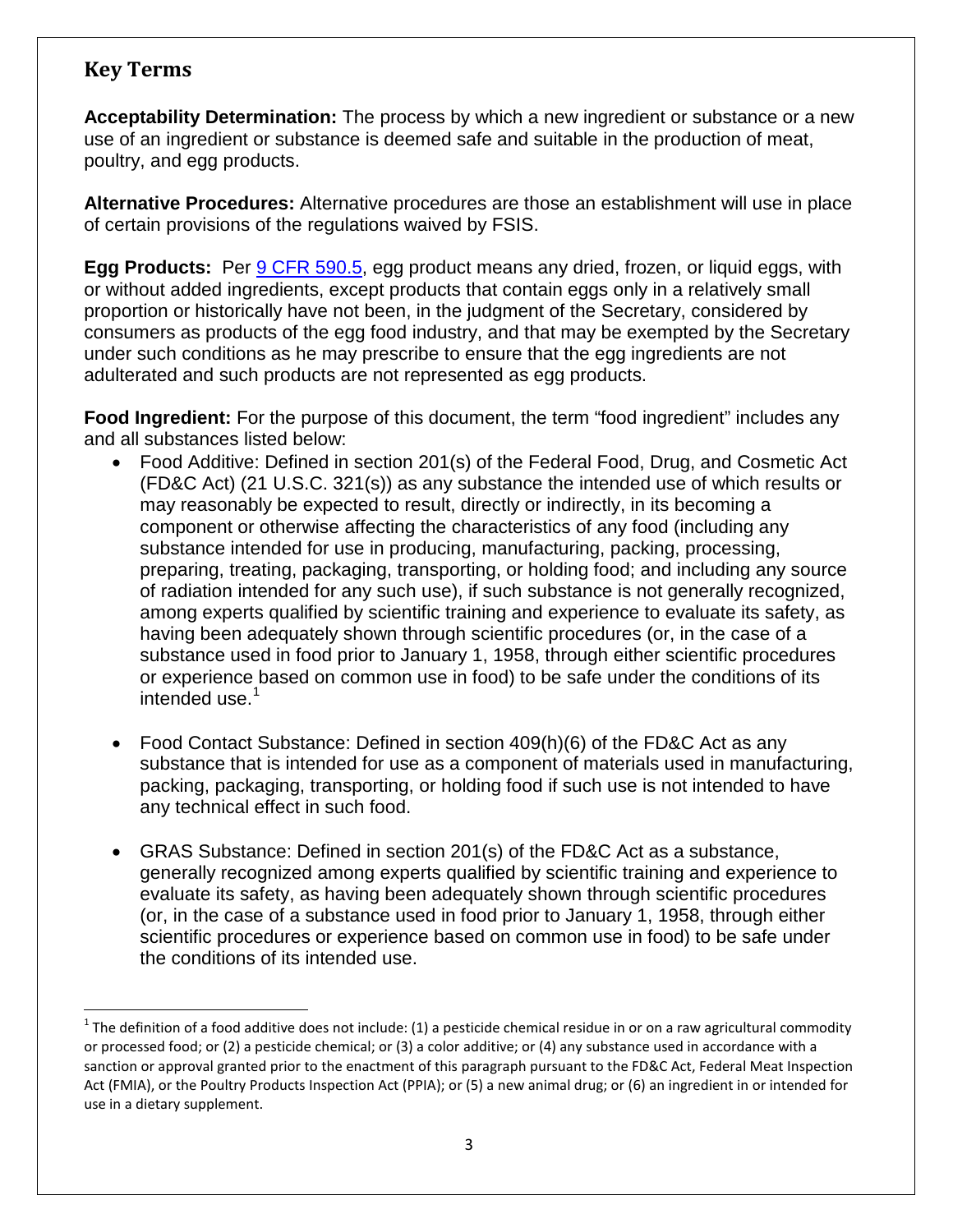- Prior-sanctioned Substance: A substance with an explicit approval granted for its use in food prior to September 6, 1958, by FDA or USDA.
- Color Additive: Defined in section 201(t) of the FD&C Act (21 U.S.C.  $\S$  321(t)) as a material which (A) is a dye, pigment, or other substance made by a process of synthesis or similar artifice, or extracted, isolated, or otherwise derived, with or without intermediate or final change of identity, from a vegetable, animal, mineral, or other source, and (B) when added or applied to a food, drug, or cosmetic, or to the human body or any part thereof, is capable (alone or through reaction with other substance) of imparting color thereto.

**HACCP System Validation:** Hazard Analysis and Critical Control Point (HACCP) System validation is the process of demonstrating that the HACCP system as designed can adequately control identified hazards to produce a safe, unadulterated product [\(9 CFR](http:/www.gpo.gov/fdsys/pkg/CFR-2015-title9-vol2/pdf/CFR-2015-title9-vol2-sec417-4.pdf)  [417.4\)](http:/www.gpo.gov/fdsys/pkg/CFR-2015-title9-vol2/pdf/CFR-2015-title9-vol2-sec417-4.pdf).

**In-Plant Trial:** An experiment conducted in a federally inspected establishment to test a protocol during commercial conditions to confirm that the use of new technology does not 1) affect product safety, 2) jeopardize the safety of Federal inspection program personnel, 3) interfere with inspection procedures, or 4) require a change in the Agency's regulations.

**Meat:** Per [9 CFR 301.2,](http://www.gpo.gov/fdsys/pkg/CFR-2015-title9-vol2/pdf/CFR-2015-title9-vol2-sec301-2.pdf) the part of the muscle of any cattle, sheep, swine, or goats that is skeletal or that is found in the tongue, diaphragm, heart, or esophagus, with or without the accompanying and overlying fat, and the portions of bone (in bone-in product such as T-bone or porterhouse steak), skin, sinew, nerve, and blood vessels that normally accompany the muscle tissue and that are not separated from it in the process of dressing.

**New Technology:** New or new applications of, equipment, substances, methods, processes, or procedures affecting the slaughter of livestock or poultry or processing of meat, poultry, or egg products.

**No Objection Letter (NOL):** A letter indicating that FSIS has received and reviewed a new technology submission and has no objection to the use of such technology in FSIS regulated establishments under the conditions described in the NOL.

**Notification:** A submission addressed to FSIS describing the intended use, operation, and purpose of a new technology in official meat and poultry establishments or egg products plants. The notification may also include a protocol describing the methods by which the proposed technology will be tested, implemented, and evaluated. Per the [Federal Register](http://www.fsis.usda.gov/wps/wcm/connect/f1a4b12a-5416-45e0-9ee5-ebd9d1103f60/00-011N.pdf?MOD=AJPERES) notice *FSIS Procedures for Notification of New Technology* (68 FR 6873), the document should also explain whether why the new technology will not:

- adversely affect the safety of the product,
- jeopardize the safety of Federal inspection program personnel, or
- interfere with inspection procedures.

The notification also should state whether the technology needs a waiver of any Agency regulation and, if it does, identify the regulation and explain why a waiver would be appropriate.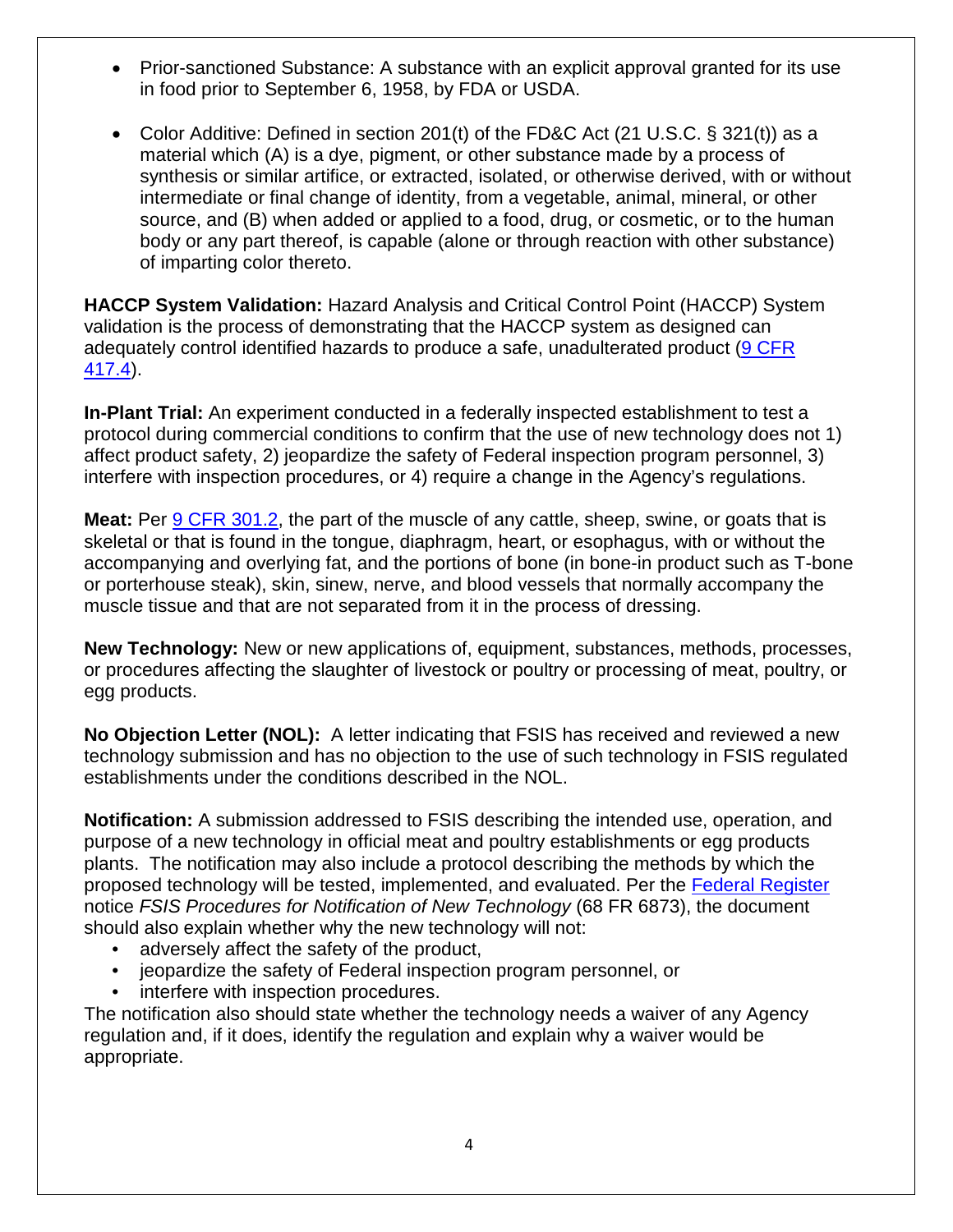**Poultry:** Per [9 CFR 381.1,](http://www.gpo.gov/fdsys/pkg/CFR-2015-title9-vol2/pdf/CFR-2015-title9-vol2-sec301-2.pdf) "Poultry" means any domesticated bird (chickens, turkeys, ducks, geese, guineas, ratites, or squabs, also termed young pigeons from one to about thirty days of age), whether live or dead.

**Processing Aid:** Processing aids are defined in the Food and Drug Administration's (FDA) regulation [21 CFR 101.100\(a\)\(3\)\(ii\)](http://www.gpo.gov/fdsys/pkg/CFR-2014-title21-vol2/pdf/CFR-2014-title21-vol2-sec101-100.pdf) as substances that are added to a food during the processing of such food but are removed in some manner from the food before it is packaged in its finished form. Substances that are added to a food during processing, are converted into constituents normally present in the food, and do not significantly increase the amount of the constituents naturally found in food. Substances that are added to a food for their momentary technical or functional effect in the processing but are present in the finished food at insignificant levels and do not have any technical or functional effect in that food during the shelf life of the product.

**Protocol:** A protocol is a written document that describes in detail the standardized methods by which the proposed new technology will be tested, implemented, and evaluated.

**Scientific Support:** Scientific support is the theoretical principles, expert advice from processing authorities, scientific data, peer reviewed journal articles, regulatory requirements, pathogen modeling programs, or other information demonstrating that particular process control measures can adequately address specific hazards.

**Suitability:** Suitability relates to the effectiveness of the ingredient or substance in performing the intended purpose of use, and the assurance that the conditions of use in a FSIS regulated establishment will not result in an adulterated product or one that misleads consumers.

**Waiver:** FSIS regulations [9 CFR 303.1\(h\),](http://www.gpo.gov/fdsys/pkg/CFR-2015-title9-vol2/pdf/CFR-2015-title9-vol2-sec301-2.pdf) [9 CFR 381.3\(b\),](http://www.gpo.gov/fdsys/pkg/CFR-2015-title9-vol2/pdf/CFR-2015-title9-vol2-sec381-3.pdf) and [9 CFR 590.10](http://www.gpo.gov/fdsys/pkg/CFR-2015-title9-vol2/pdf/CFR-2015-title9-vol2-sec590-10.pdf) allow meat, poultry, and egg product regulatory requirements to be waived for a limited period of time to permit experimentation.Waivers are granted in order to test new procedures, equipment, and processing techniques that otherwise would be in violation with current FSIS policies and regulations.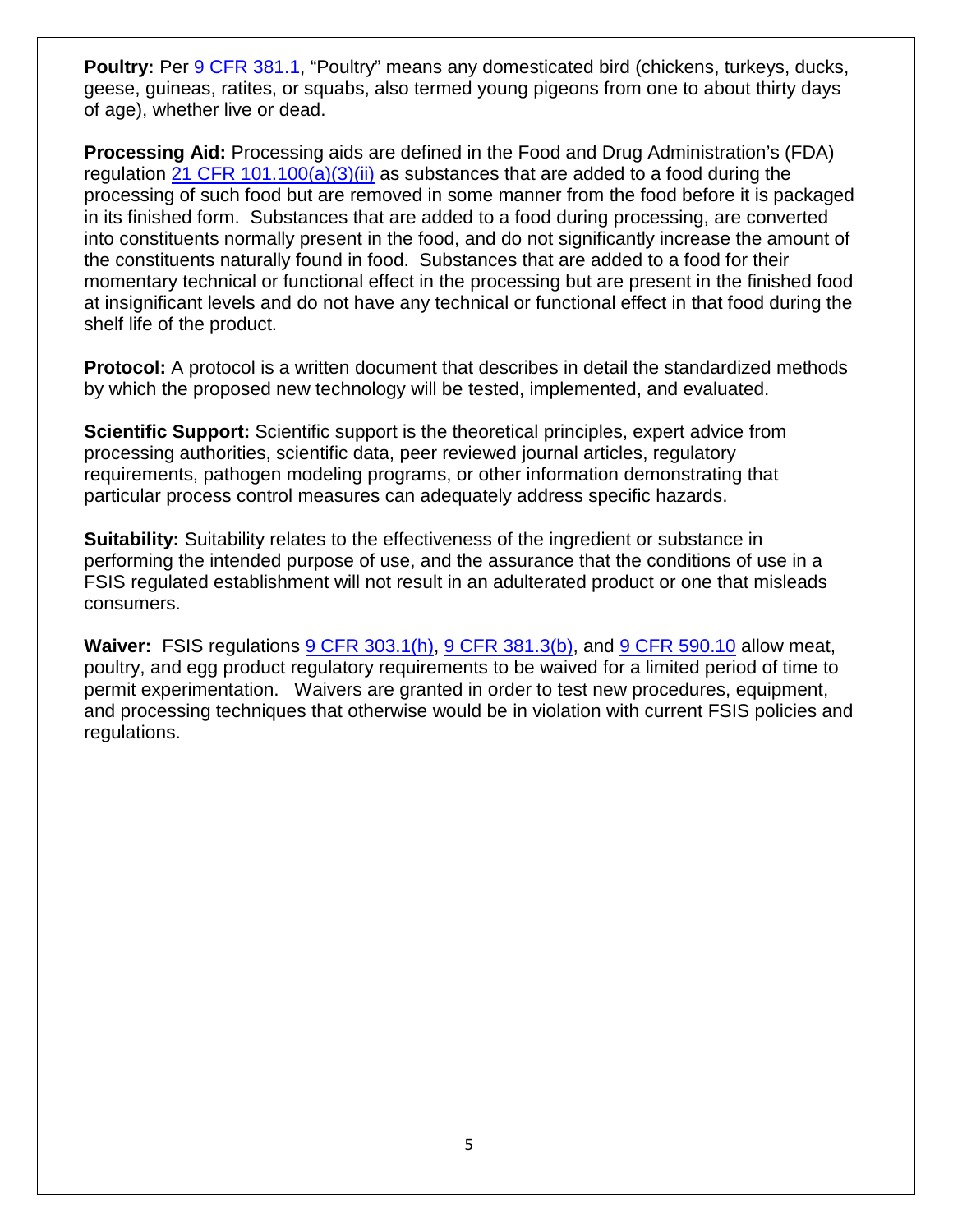#### <span id="page-8-0"></span>**Overview**

Figure one is an overview of what to include in a new technology submission.

Figure 1: Overview of Notification Process

#### **Intended Use**

- Describe the intended use **Method of Use**

O

O

 $\bullet$ 

- Include method of use (e.g. spray cabinet)
- Include operational parameters (e.g. **Regulations Regulations Regulations Regulations Regulations Regulations**

- Describe compliance with regulations, or

- Request to waive regulations and include support describing how the new technology may facilitate definite improvement

#### **Safety measures**

- Describe why the technology will not jepoardize food safety and the safety of inspection personnel

#### **Inspection Procedures**

- Describe how the technology would not interfere with inspection procedures

**Submit Notification to:**

United States Department of Agriculture Food Safety Inspection Service Risk, Innovations, and Management Staff Patriot's Plaza III Mail Stop 3782 1400 Independence Ave. SW Washington, DC 20250 Fax: 301-254-4703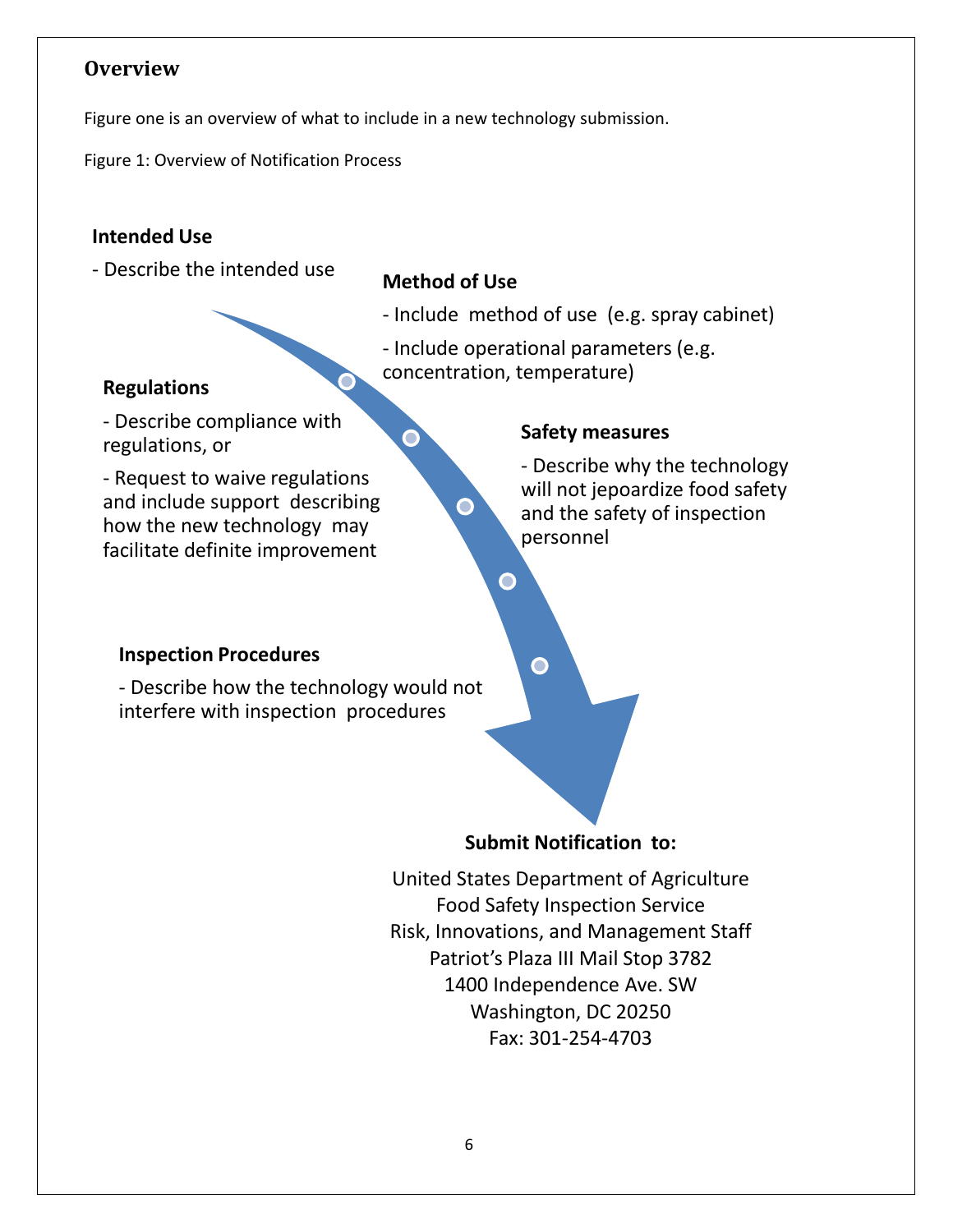#### <span id="page-9-0"></span>**What should be included in a New Technology notification?**

The notification should include a detailed description of what the technology is intended to accomplish as well as the beneficial or adverse effects that the technology is expected to have on products. It should also include, but not be limited to, the following:

- $\checkmark$  Describe how the technology will be used including the method of application and operational parameters where applicable.
- $\checkmark$  Describe why the new technology will not jeopardize the safety of inspection program personnel (IPP). For example, it may include a description of safety measures taken to ensure IPP safety such as installation of shields, ventilation, new construction to isolate the technology, or personal protective equipment.
- $\checkmark$  Describe why the technology will not interfere with inspection procedures.

## KEY DEFINITION

**Notification** is a written notice addressed to the Agency describing the intended use, operation, and purpose of a new technology intended for use in official meat and poultry establishments or egg products plants.

- $\checkmark$  List applicable regulatory authority under which use of the technology is allowed, or an explanation of why the technology does not violate any existing regulatory requirements. If the technology facilitates definite improvement, but its use does not comply with provisions of the regulations, include a request for a waiver and provide supporting documentation.
	- o FSIS regulations [9 CFR 303.1\(h\),](http://www.gpo.gov/fdsys/pkg/CFR-2015-title9-vol2/pdf/CFR-2015-title9-vol2-sec303-1.pdf) 9 [CFR 381.3\(b\),](http://www.gpo.gov/fdsys/pkg/CFR-2015-title9-vol2/pdf/CFR-2015-title9-vol2-sec381-3.pdf) and [9 CFR 590.10](http://www.gpo.gov/fdsys/pkg/CFR-2015-title9-vol2/pdf/CFR-2015-title9-vol2-sec590-10.pdf) allow meat, poultry, and egg product regulatory requirements to be waived for a limited period of time to permit experimentation. For more information, refer to the *section [How do I obtain a](#page-15-0)  waiver of [a regulation?](#page-15-0)*
- $\checkmark$  Describe why the new technology will not adversely affect the safety of the product and provide scientific support.
	- o If the technology is a substance;
		- include suitability data to support that neither the intended use nor the substance would adversely affect the wholesomeness of the product,

## KEY DEFINITION

**Suitability:** Suitability relates to the effectiveness of the ingredient or substance in performing the intended purpose of use, and the assurance that the conditions of use in a FSIS regulated establishment will not result in an adulterated product or one that misleads consumers.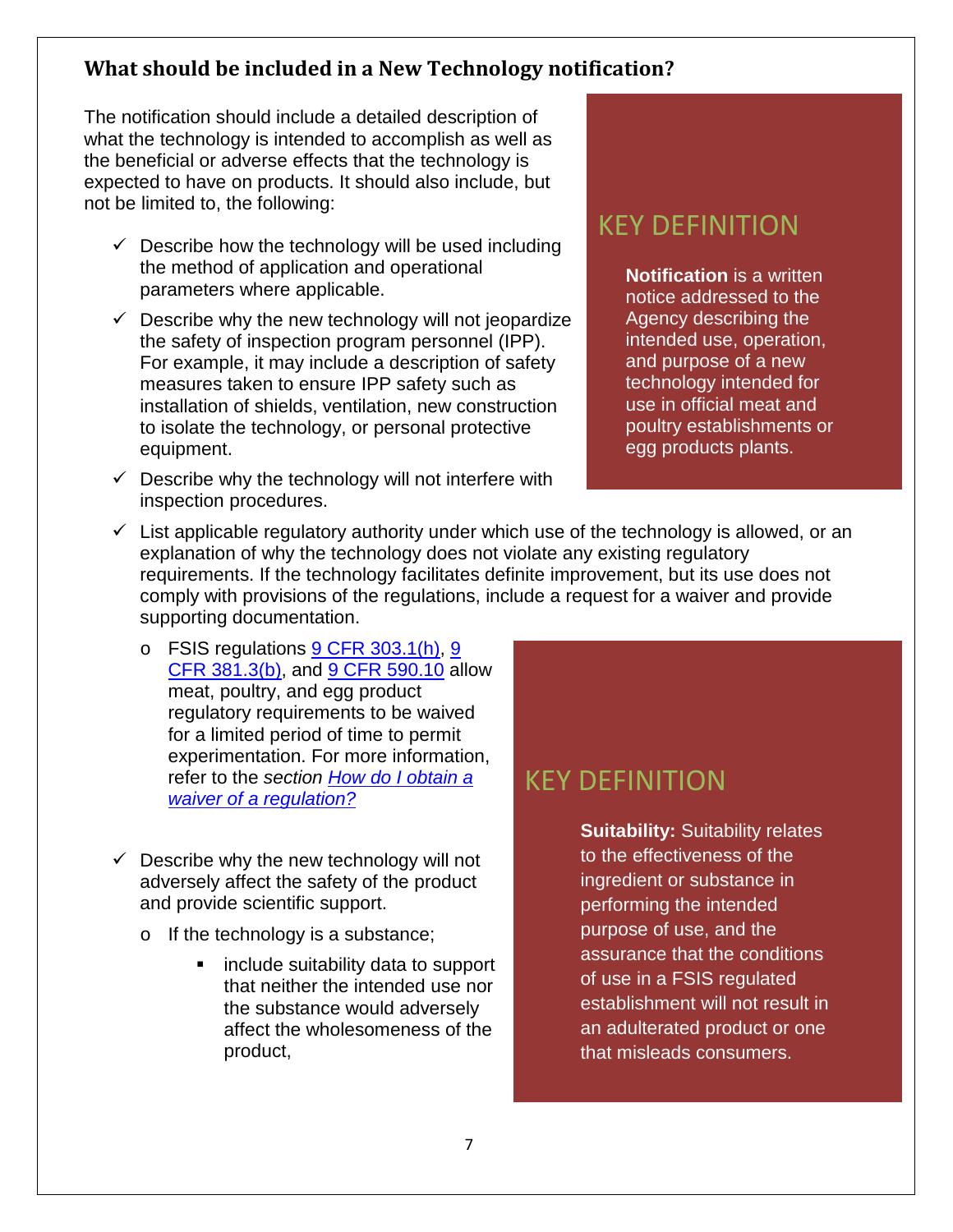state whether the substance's use will be declared on the labeling of any resultant product. If not, explain why not declaring the substance is consistent with FDA's definition of a processing aid per [21 CFR](http://www.gpo.gov/fdsys/pkg/CFR-2014-title21-vol2/pdf/CFR-2014-title21-vol2-sec101-100.pdf)  [101.100\(a\)\(3\)\(ii\).](http://www.gpo.gov/fdsys/pkg/CFR-2014-title21-vol2/pdf/CFR-2014-title21-vol2-sec101-100.pdf)

#### **Additional Guidance: Labeling**

For more information, visit the FSIS [Label Approval web site](http://www.fsis.usda.gov/wps/portal/fsis/topics/regulatory-compliance/labeling)

- **EXT** include the Food and Drug Administration's (FDA) safety determination, generally recognized as safe (GRAS) notice or food contact notification (FCN) for use of the substance in the meat, poultry or egg products, and
- describe any prior approvals, if applicable, by other Federal agencies, for example, Environmental Protection Agency (EPA), or Occupational Safety and Health Administration (OSHA), of the equipment, methods, processes, procedures, or substances.

#### **Additional Guidance**

To learn more about the FSIS-FDA working relationship, review the [Memorandum of Understanding \(MOU\)](http://www.fsis.usda.gov/wps/portal/fsis/topics/regulations/directives/7000-series/mou-fsis-fda) between both agencies regarding the listing or approval of food ingredients and sources of radiation used in the production of meat, poultry and egg products.

#### <span id="page-10-0"></span>**What types of documents are acceptable as scientific support?**

- $\checkmark$  There are several types of documents that can be used to support the use of new technology in a food safety system, these include:
	- o Published processing guidelines that achieve a stated reduction of a pathogen.
	- o Peer-reviewed scientific data/information that describes a process and the results of the process.
		- Challenge or inoculated pack studies designed to determine the lethality or stabilization of a process.
			- Base challenge studies on a sound statistical design and employ positive and negative controls. As recommended by the National Advisory Committee on Microbiological Criteria of Foods (NACMCF), the number of samples for analysis, initially and at each time interval during processing or storage, should be at a minimum of two; however, analysis of three or more samples is preferred.
			- Conduct at least three replicates. Replicates are independent trials using different batches of product and inoculum to account for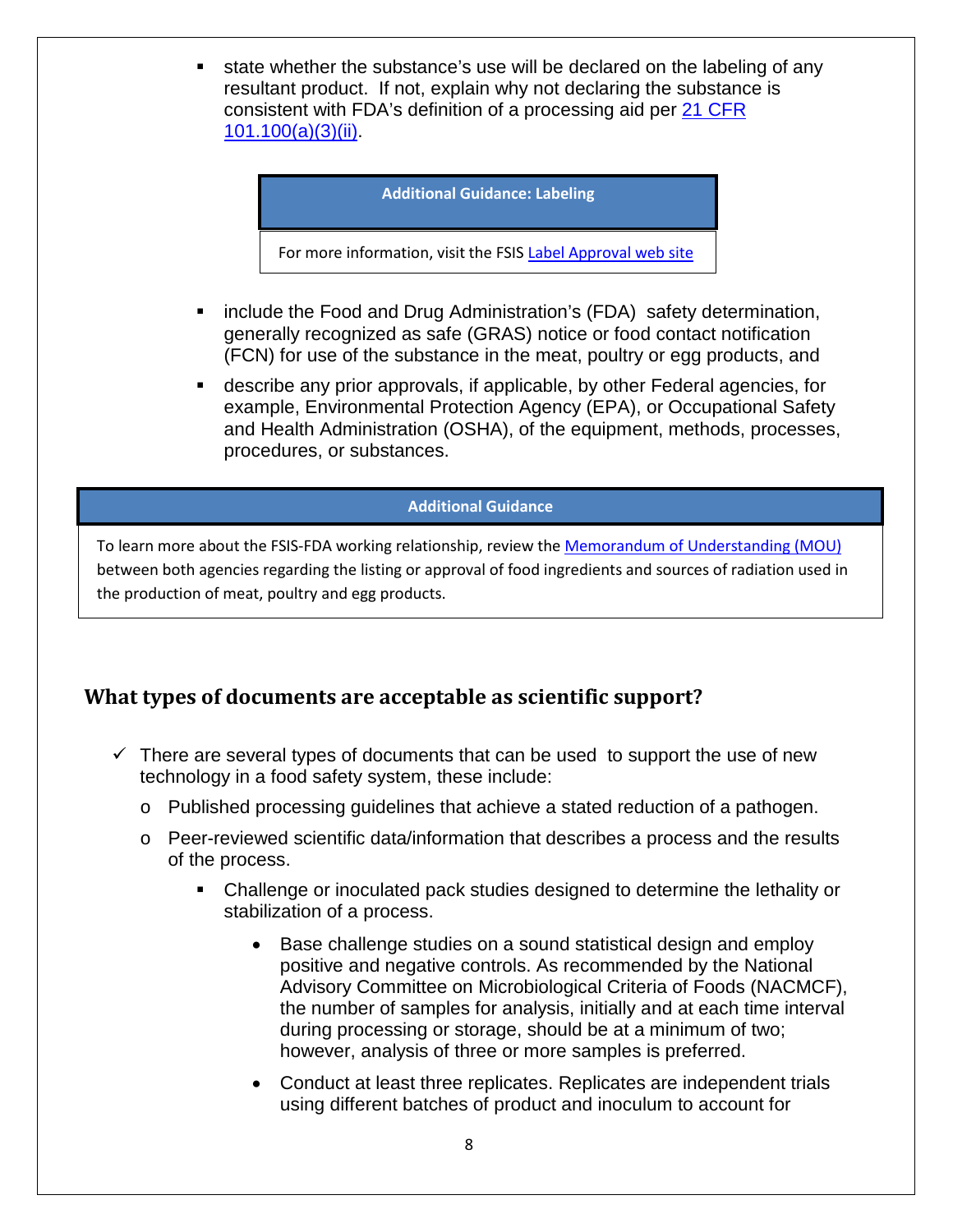variations in product, inoculum, and other factors. Increase the number of samples and replicates in situations of higher variability or uncertainty.

 $\circ$  A pathogen modeling program (PMP), based on such factors as growth, lethality, and survival in culture broth and food products, estimates the growth or decline of

a foodborne microbe in food samples in production. USDA's Agricultural Research Service (ARS) makes a [PMP](http://ars.usda.gov/Services/docs.htm?docid=11550) available for download. ARS's [PMP](http://ars.usda.gov/Services/docs.htm?docid=11550) is a predictive microbiology application that was designed as a research and instructional tool for estimating the effects of multiple variables on the growth, inactivation, or survival of foodborne pathogens.

#### *Key Point*

Changes in, or revisions of, an approved protocol must be approved by FSIS and maintained with the protocol. Additionally, any changes to substances must be determined to be safe and suitable before they can be used in the production of meat, poultry and egg products.

 $\circ$  Data gathered by the establishment as part of a research study or other study. This data gathering is typically done if establishments are not able to implement the process as documented in the literature within its processing environment.

#### <span id="page-11-0"></span>**What should be included in the protocol?**

There are three elements to a protocol: experimentation, implementation, and evaluation. The experiment phase specifies the rationale, goals, and objectives of the proposed research or trial. The experiment may take place in a lab, a test facility, or an official establishment as an in-plant trial.

When an establishment implements a new technology in its food safety system, it should maintain the scientific supporting documentation for the duration of the use of the technology and implement the technology within the same ranges and operational parameters listed in their documentation (e.g. research or experimental protocols.) The establishment should demonstrate the technology is achieving the intended result and may do so by documenting in-plant observations, measurements, microbiological test results, or other information demonstrating the adequacy of the new technology in its own processing environment.

Lastly, evaluation of the technology consists of on-going verification and record keeping ensuring that it is operating as intended.

The protocol should contain, as applicable, the following information:

 $\checkmark$  A descriptive title and date.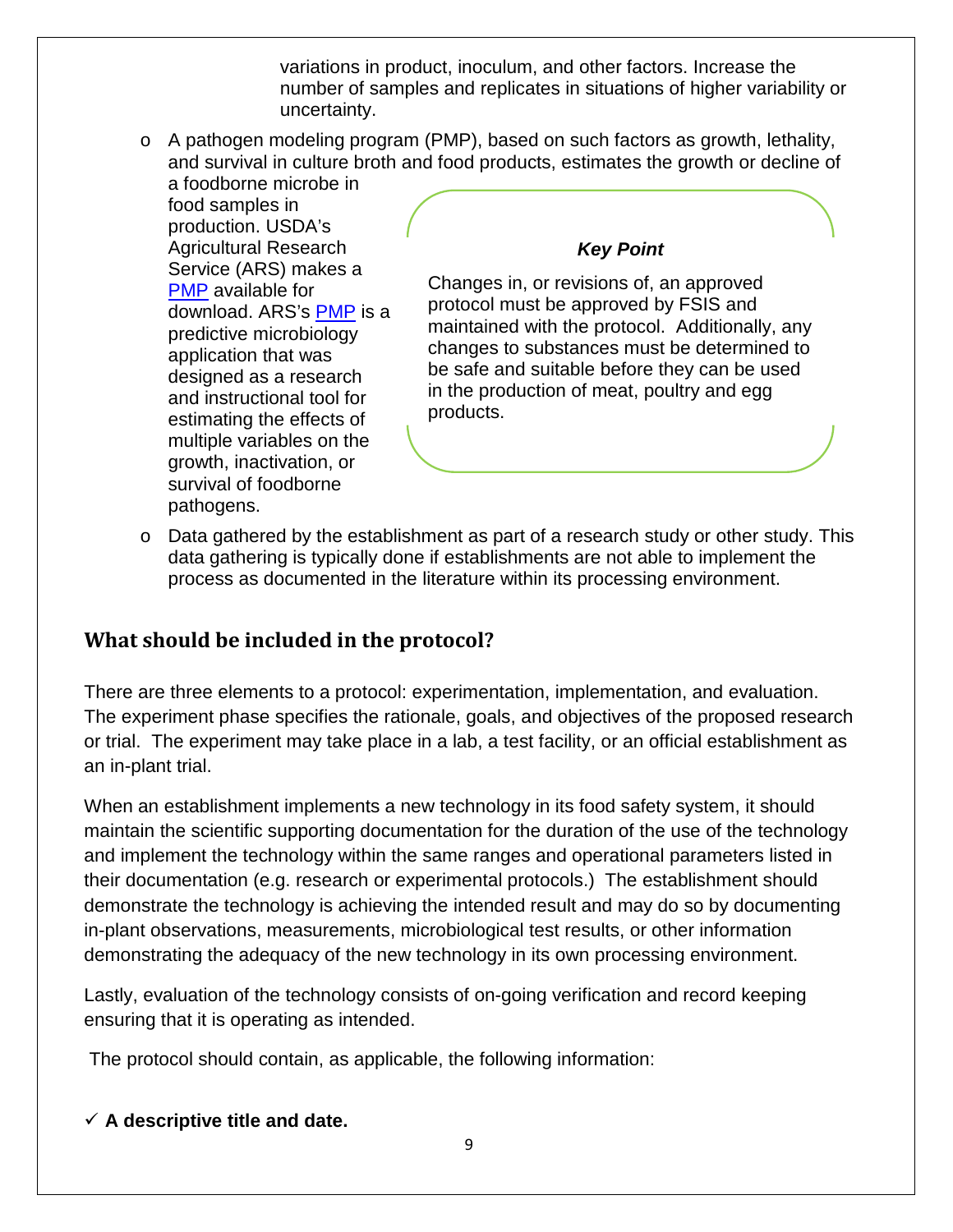- **A statement of purpose for the experiment or in-plant trial.** The statement of purpose specifies the rationale, goals, and objectives of the proposed research or trial. If enhanced food safety is the purpose, the statement of purpose should identify the particular area of concern: e.g., pathogenic microorganisms in raw beef. In all cases, the practical outcome to be measured must be clearly defined.
	- o The statement of purpose should set forth the scope and any pertinent limitations of the study, such as species or production class.
	- o The statement of purpose should define the specific application to be measured and the standard of measure employed: e.g., a hot water wash at a certain temperature, pressure, and time to reduce quantities of certain pathogens.
- **The name of the sponsor and the name and address of the testing facility.** In addition, include the name of the lead researcher for any submitted proposal that will act as principal spokesperson and contact with FSIS.
- **A description of the experimental design, including the methods for control of bias.**  The general approach should be detailed: e.g., nature of the treatments, how they are to be applied, number and names of participating establishments, and time frame of the study.



 $\checkmark$  A description of how the use of this technology will not **adversely affect the safety of FSIS inspectors**. Workplace safety and health hazards include inhalation, direct skin contact (skin, eyes, mouth), and fire/explosion caused by exposure to the product, its working solution or dry mixture and potential by-products formed and/or off-gassed during the application process. Refer to Appendix A for the Workplace Safety and Health Criteria.

- **Identification of the hypotheses test subjects and control articles.** Include the statistical hypotheses, control, and experimental groups and clearly define the number of independent replications of the experimental procedure.
- **The type and frequency of tests, analyses, and measurements.** 
	- o Describe sample set characteristics: e.g., sample size and adequacy for the question under investigation (including power against alternative hypotheses), sample selection procedures, and effects of any rejected samples.
- **A description of the sample collection methods to ensure mitigation of antimicrobial agent carryover.** Interventions used immediately prior to sample collection, such as chiller or post-chill dips and sprays may reduce the recovery of *Salmonella* or any other indicator organism on the sampled product. For example, describe the drip time or neutralization process used when sampling poultry carcasses after the chill step.
- **A description of sample handling:** e.g., visual scoring or laboratory sample preparation, kind and number of laboratory analyses to be performed, and analytical methods to be used.
- **A description of records maintenance.** The protocol should describe the records that will be maintained during the experiment, implementation, and evaluation phases. The records should document the performance of the technology throughout an experiment and be adequate to verify that food products produced during the experiment are not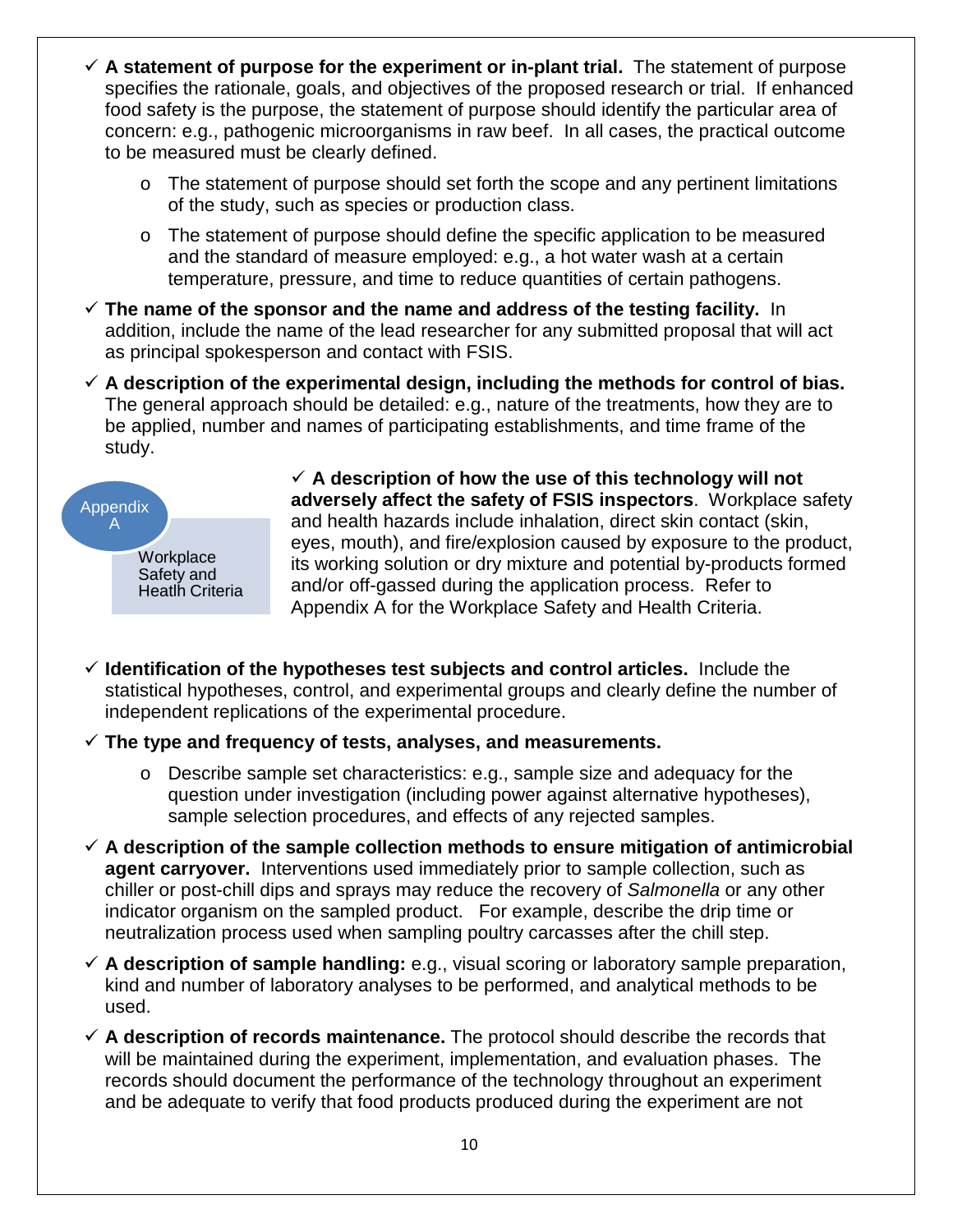adulterated and that safety precautions are followed. Some examples include but are not limited to:

- 1. microbial tests results,
- 2. air monitoring results,
- 3. chemical concentrations (e.g. ppm, pH),
- 4. organoleptic evaluations (consumer acceptability),and
- 5. monitoring or verification activities

**Additional Guidance: FDA, EPA and OSHA**

- **FDA's [Food Contact Substance Notification Program](http://www.fda.gov/Food/IngredientsPackagingLabeling/PackagingFCS/ucm064161.htm)**
- **EPA's [Pesticide Registration](http://www2.epa.gov/pesticide-registration/about-pesticide-registration) process**
- **DISTA'[s Hazard Communication Standard](https://www.osha.gov/dsg/hazcom/index.html) (HCS)**
- $\checkmark$  Availability of records. When conducting in-plant trials in official establishments maintain records onsite for FSIS verification. Whether conducting an experiment as an inplant trail or an experiment under other conditions such as a lab or test facility, provide an analysis of the data from each trial in addition to the raw data for the Agency to examine. Additionally, records generated during the implementation and evaluation phases should be made available for FSIS verification to ensure that the technology is operating as intended.
- **A statement of the proposed statistical methods used to analyze the data generated in the study.** Describe data processing and analysis techniques. Where appropriate, descriptions of analytical methods may be abbreviated if appropriate citations are provided. A description of why the chosen statistical tests are appropriate, or of planned evaluations that the tests are appropriate (i.e., the assumptions of the test are met) should be included.

#### **Any applicable research or regulatory data.**

- o A literature review/bibliography should describe the current scientific status of the question addressed by the proposed research and highlight key previous work.
- o A literature review/bibliography should be concise, representative, and balanced, with full and consistent citations. Data on pertinent preliminary experimentation should be included in this section.
- o Any chemical reagents (substances) or other materials to be used in the project must have been approved by FDA, or the applicant must submit written FDA approval with the protocol. The proposed project must not violate any Federal law or regulation.
- **Any prior approvals from other Federal Agencies.** Ensuring the safety of inspection personnel is a key responsibility of FSIS. In order to safeguard its employees, FSIS will evaluate the protocol for impact on employee safety. Where pertinent, the protocol should contain written approval, appropriate regulatory citations, or safety documentation from EPA or OSHA.
	- o The Federal Food, Drug and Cosmetic Act (FFDCA) requires EPA to set pesticide tolerances for all pesticides used in or on food or in a manner that will result in a residue in or on food or animal feed. A tolerance is the maximum permissible level for pesticide residues allowed in or on human food and animal feed. Pesticide registrations from EPA will need to be in the protocol to demonstrate environmental safety.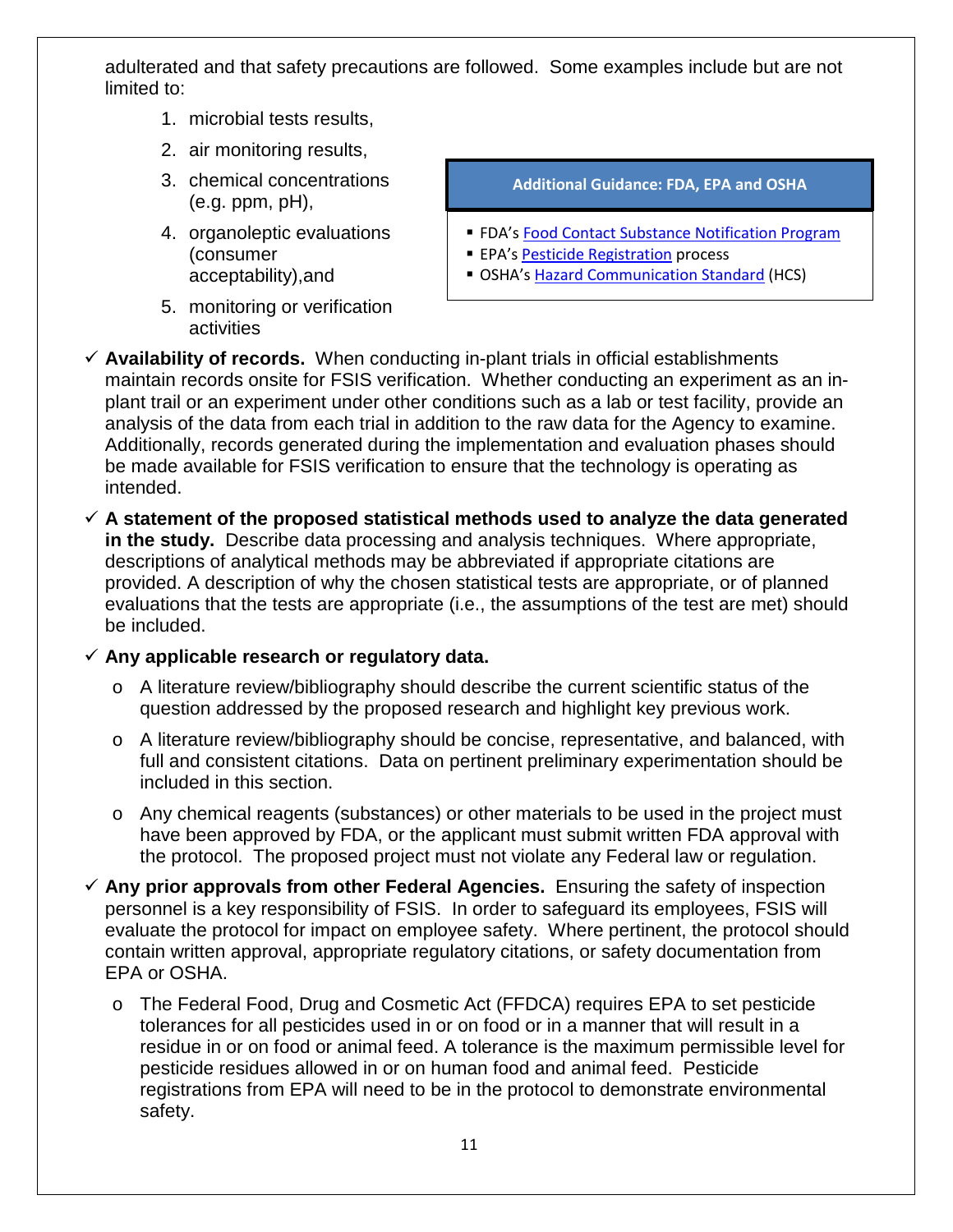- o OSHA's Hazard Communication Standard (HCS) requires chemical manufacturers, distributors, or importers to provide Safety Data Sheets (SDS) to communicate the hazards of hazardous chemical products.
- $\checkmark$  Data and time frame of the experiment. If the experiment is conducted in an official establishment (in-plant trial)**,** provide data throughout the duration of the in-plant trial for examination.
	- o Include the frequency of data submission. Data may take several forms including: laboratory results, weekly or monthly summary of production reports, or personnel safety reports.

At the conclusion of an experiment conducted as an in-plant trial, submit a final report, with the data as an electronic file (e.g., Microsoft Excel), to the Agency and, if applicable, a petition requesting rulemaking to change the pertinent provisions of the regulations.

FSIS will review the final report on the in-plant trial. The evaluation of the final report could result in a decision to initiate rulemaking in response to a petition, a recommendation of additional in-plant trials, or acceptance or rejection by FSIS.

If rulemaking occurs in response to a petition, FSIS may grant an extension for the in-plant trial. FSIS expects the submitter to provide data to the Agency until the provisions of the regulation can be amended.

| <b>Checklist</b> | Key information to include in Notification/Protocol                                                     |
|------------------|---------------------------------------------------------------------------------------------------------|
|                  | Title and date                                                                                          |
|                  | Intended use of technology and purpose of the experiment                                                |
|                  | Method of use & operating parameters                                                                    |
|                  | Name of the sponsor and the name and address of the testing facility                                    |
|                  | Experimental design, including the methods for control of bias                                          |
|                  | A description of how the use of this technology will not adversely affect the safety of FSIS inspectors |
|                  | Identification of the hypotheses, test subjects, and control articles                                   |
|                  | Type and frequency of tests, analyses, and measurements                                                 |
|                  | Sample collection methods and handling techniques                                                       |
|                  | Records maintenance                                                                                     |
|                  | Records availability                                                                                    |
|                  | Statistical methods used to analyze the data generated in the study or operation                        |
|                  | Applicable research or regulatory data                                                                  |
|                  | Prior approvals from other Federal Agencies such as FDA, EPA, or OSHA                                   |

#### <span id="page-14-0"></span>**Do I have to conduct an in-plant trial?**

FSIS may request scientific support if the technology does not have sufficient scientific research or data validating the new technology. Additional experiments may be warranted to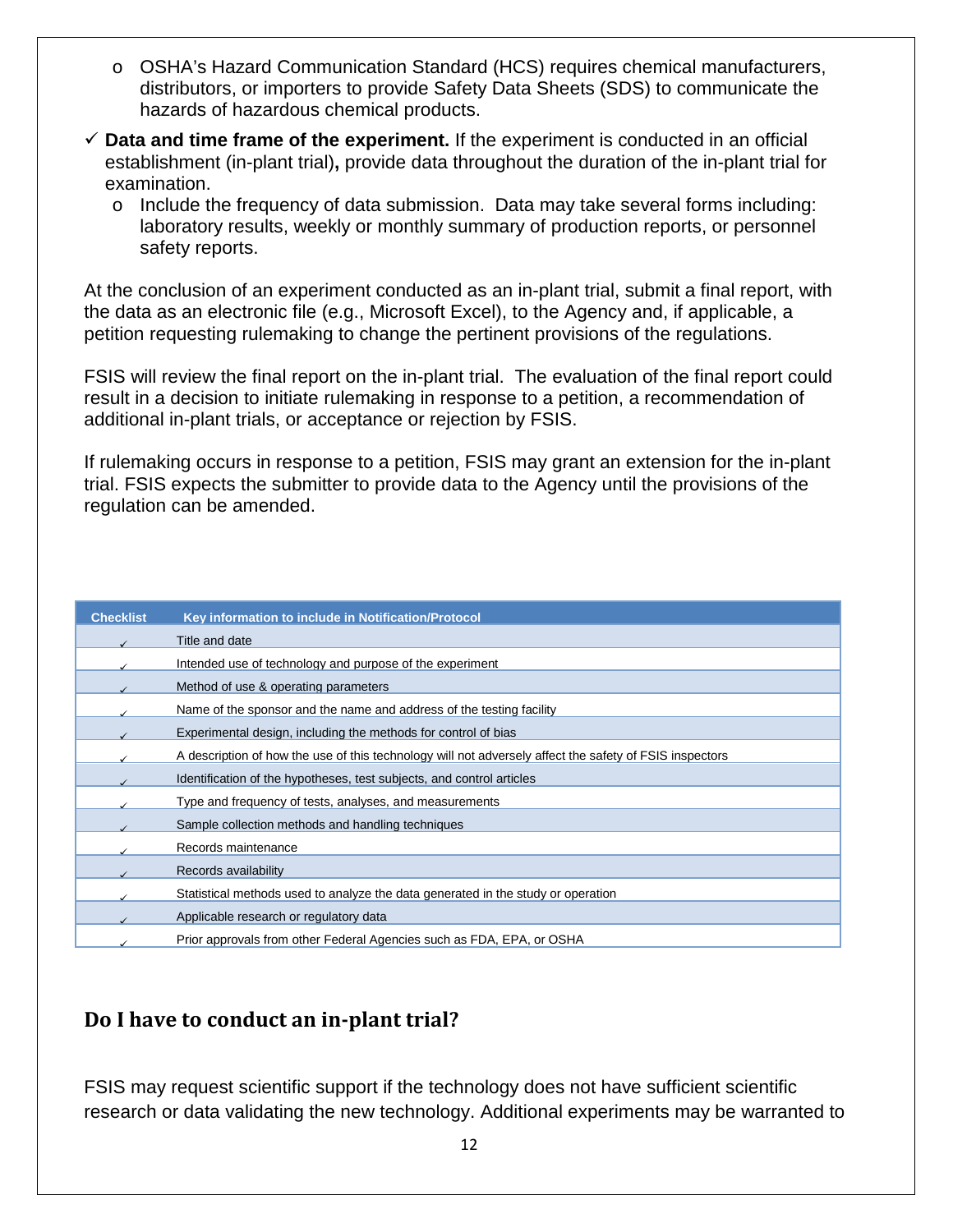<span id="page-15-0"></span>gather additional data for support. Experiments may take place in a lab, test facility, or an official establishment as an in-plant trial.

An in-plant trial is the examination of a protocol during commercial conditions to confirm that the use of new technology does not 1) affect product safety, 2) jeopardize the safety of Federal inspection program personnel, 3) interfere with inspection procedures, or 4) require a change in the Agency's regulations. If the intended use of the new technology could affect any of the four areas that are of interest to FSIS, the submitter will need to submit to the Agency a protocol requesting an in-plant trial to gather data on the effects of the use of the new technology.

When use of the new technology would not

## KEY DEFINITION

**Waiver:** FSIS regulations authorize the Administrator to waive for limited periods any provisions of the regulations to permit experimentation so that new procedures, equipment, and processing techniques may be tested to facilitate definite improvements

be possible without a change in the Agency's regulations, the submitter needs to request a waiver prior to conducting the in-plant trial.

It is important to note that FSIS does not recommend in-plant trials where researchers artificially contaminate carcasses with fecal material that may contain human pathogens. An alternative would be to treat product with a special sterile medium to which are added foodgrade microorganisms that approximate the growth or spread of pathogens of interest. In such cases, trimming of treated areas followed by an antimicrobial wash is required before product can move into commerce. Testing for human pathogens present in normal processing is acceptable.

#### **Do I have to obtain a waiver for a regulation?**

When use of the new technology would not be possible without a change in the Agency's regulations, the submitter needs to request a waiver and obtain from FSIS a letter waiving provisions of the regulations. FSIS regulations 9 CFR 303.1 (h), 381.3 (b), and 590.10 allow meat, poultry, and egg product regulatory requirements to be waived for a limited period of time to permit experimentation.

The Administrator may in specific classes of cases waive for limited periods any provisions of the regulations in order to permit appropriate and necessary action in the event of a public health emergency or to permit experimentation so that new procedures, equipment, or processing techniques may be tested to facilitate definite improvements. However, under these regulations, a waiver cannot be granted if the Administrator determines that a waiver would conflict with the provisions of the Federal Meat Inspection Act (21 U.S.C. 601, et seq.),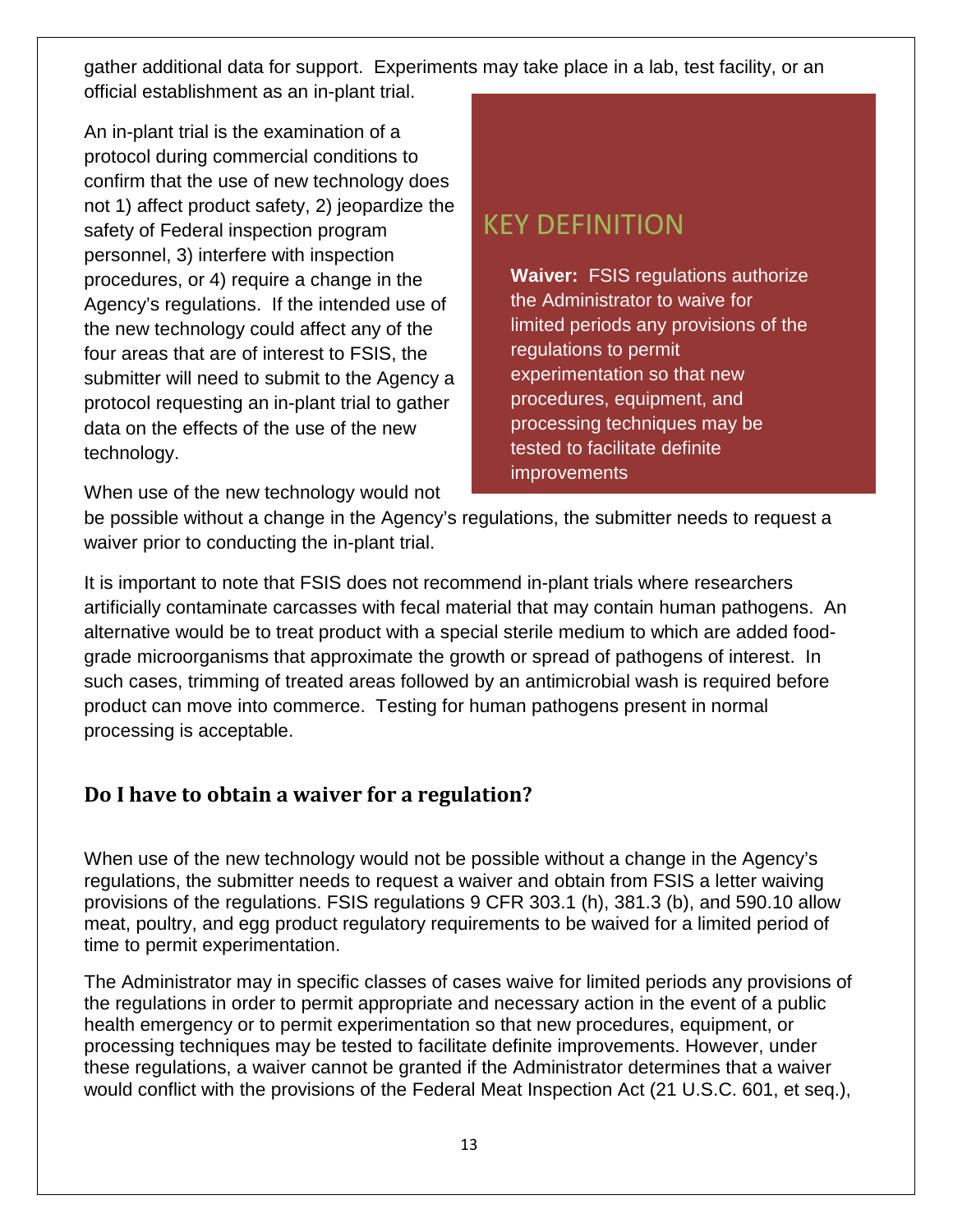the Poultry Products Inspection Act (21 U.S.C. 451, et seq.), or the Egg Products Inspection Act (21 U.S.C. 1031, et seq.).

When a protocol includes a request for a waiver or when an in-plant trial requires a waiver of any provision of FSIS' regulations, a written request is submitted to the Risk & Innovations Management Staff (RIMS) with data that demonstrates that:

- $\blacksquare$  the in-plant trial is scientifically sound;
- the alternative procedure, equipment, or processing technique will facilitate definite

#### **Additional Guidance**

Information on filing procedures for petitions for rulemaking is located in titl[e 9 CFR](http://www.gpo.gov/fdsys/pkg/CFR-2015-title9-vol2/pdf/CFR-2015-title9-vol2-part392.pdf) Part 392

**For additional information visit [Petitions](http://www.fsis.usda.gov/wps/portal/fsis/topics/regulations/petitions/petitions)** 

improvements; or

- $\blacksquare$  there is a public health emergency; and
- **EXECT** issuance of the waiver will not conflict with the provisions of the relevant Act.

Data that justify a waiver would include:

- 1. validated laboratory results;
- 2. peer-reviewed journal articles; or
- 3. prototype production results.

At the completion of the in-plant trial, or when the submitter has sufficient scientific justification, the submitter must petition the agency to amend or repeal the regulation waived.

#### <span id="page-16-0"></span>**Where do I submit my notification or protocol?**

Submit new technology notifications and protocols in one of the following ways: **Mail:**

United States Department of Agriculture Food Safety and Inspection Service Risk, Innovations, and Management Staff Patriots Plaza III, Mail Stop 3782 1400 Independence Ave., SW Washington, DC 20250 **Fax:** 301-245-4703 **Email:** [http://askfsis.custhelp.com](http://askfsis.custhelp.com/)

#### <span id="page-16-1"></span>**What happens after I submit my documents for Agency Review?**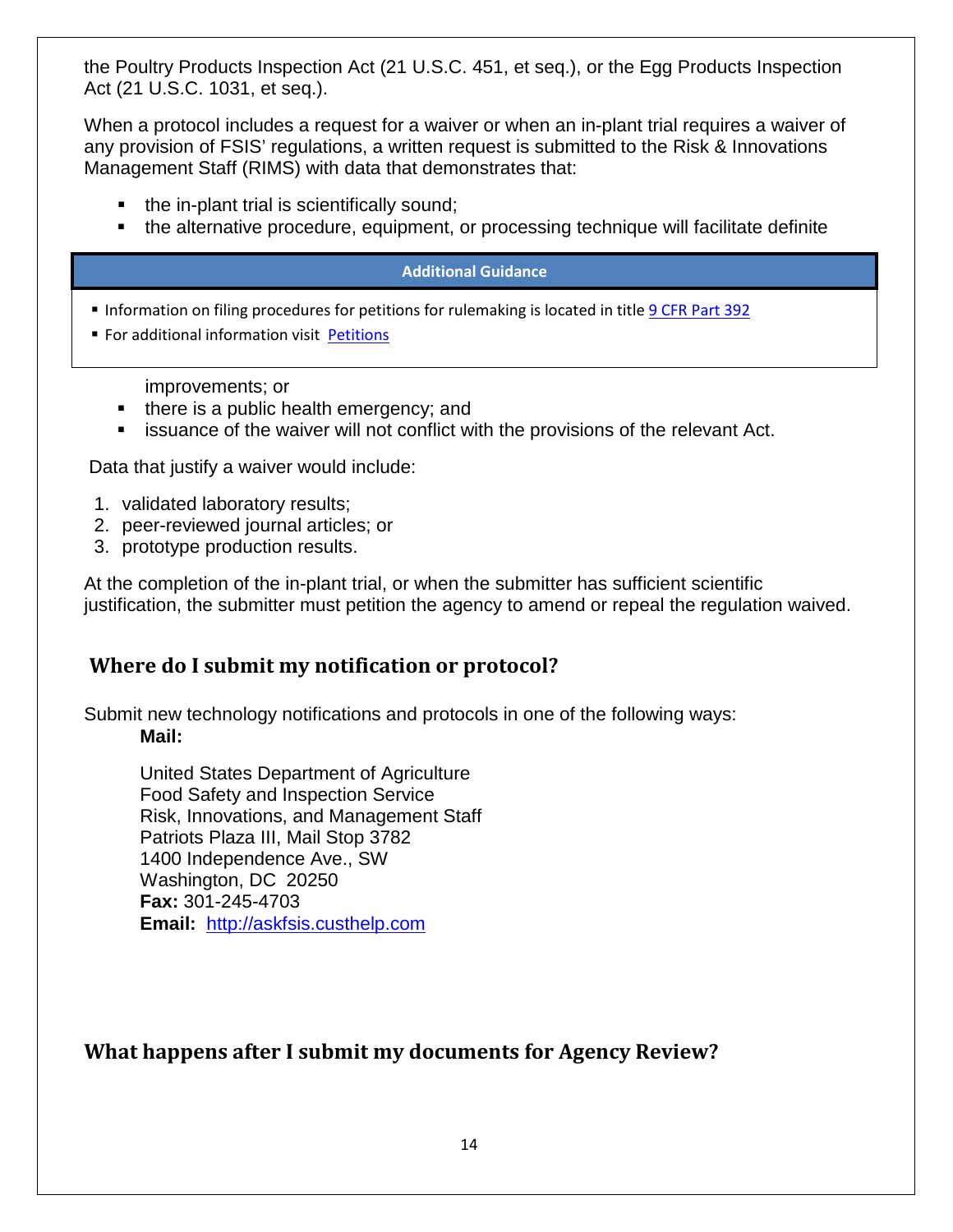The Risk, Innovations, and Management Staff (RIMS) reviews the information for general acceptability and completeness. If complete, a technical review team (TRT) is established. The TRT is comprised of members from pertinent disciplines and program areas, within the Agency, including staff members from the Employee Safety, Health & Wellness Staff, Labor and Employee Relations Division, Science Staff, Data Analysis & Integration Staff, Labeling and Program Delivery Staff, and the Policy Development Staff. If the technology is a substance, FSIS works closely with FDA to assess its safety, suitability, and intended function of use.

The TRT reviews the submission to determine:

- $\checkmark$  Whether the technology adversely affects the safety of the product,
- $\checkmark$  Whether to waive requested provisions of the regulations for a limited period of time for the in-plant trial (9 CFR 303.1 (h), 381.3, and 590.10),
- $\checkmark$  Whether inspection can be appropriately maintained,
- $\checkmark$  Whether the safety of inspection personnel will be affected,
- $\checkmark$  Whether it complies with the Agency's humane slaughter regulations, and
- $\checkmark$  Whether the technology is scientifically sound.

If, after review, the Agency does not object to the proposed use of a new technology, the submitter receives a letter of no objection for the

use of the technology and, if applicable, permission to conduct in-plant trials.

#### <span id="page-17-0"></span>**Should establishments validate new technology?**

Yes, protocols contain scientific technical support and describe in detail the implementation process for new technologies. The intent is so that others could obtain the same results when they execute the technology in their establishments. Validation provides an opportunity for the user to confirm the adequacy of the new technology in the establishment's processing environment.

KEY DEFINITION

**HACCP System Validation:**  Hazard Analysis and Critical Control Point (HACCP) System validation is the process of demonstrating that the HACCP system as designed can adequately control identified hazards to produce a safe, unadulterated product.

Validation is the process of demonstrating that

the HACCP system as designed can adequately control potential hazards to produce a safe, unadulterated product.

Validation of a HACCP system involves two separate elements 1) design and 2) execution. Under 9 CFR 417.4(a)(1), establishments are required to assemble two types of supporting documentation to demonstrate these elements are met:

1. The scientific or technical support for the HACCP system design (design) - that is the theoretical principles, expert advice from processing authorities, scientific or technical data, peer-reviewed journal articles, pathogen modeling programs, or other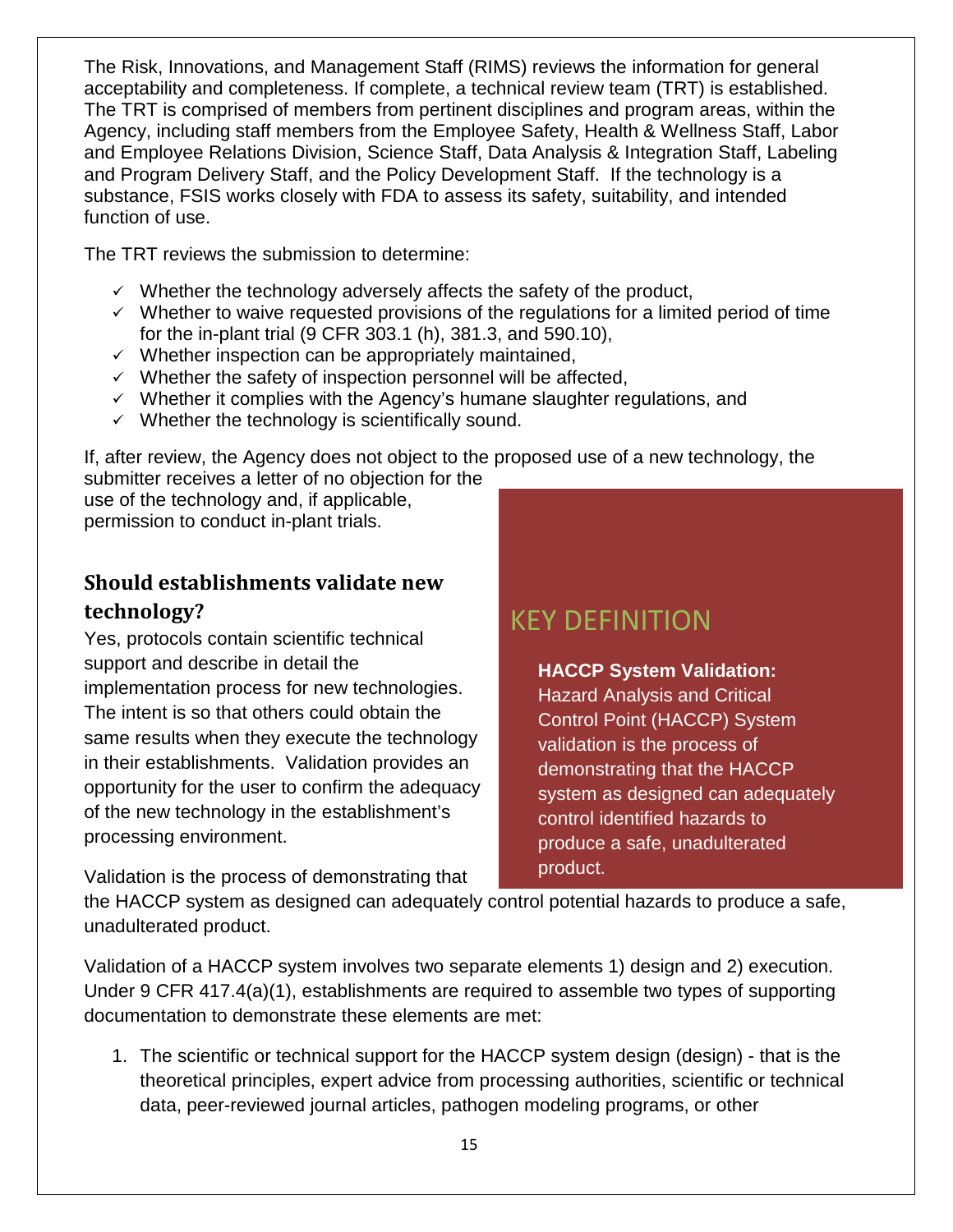information demonstrating that particular process control measures can adequately address specific hazards; and

2. The in-plant validation data (execution) - that is the in-plant observations, measurements, microbiological test results, or other information demonstrating the control measures in the HACCP system can perform as expected within a particular establishment to achieve the intended food safety objective.

To help establishments ensure that their HACCP systems are properly validated, FSIS developed [FSIS Compliance Guideline HACCP Systems Validation](http://www.fsis.usda.gov/wps/wcm/connect/a70bb780-e1ff-4a35-9a9a-3fb40c8fe584/HACCP_Systems_Validation.pdf?MOD=AJPERES) for assistance in meeting validation requirements in 9 CFR 417.4.

#### **Official Establishments**

When implementing new technology that could affect an establishment's hazard analysis, or when an establishment alters its HACCP plan as a result of a new technology, the establishment is required to reassess its food safety system (9 CFR 417.4 (a)(3)). Where appropriate based on the decisions made in the hazard analysis, establishments may incorporate the new technology into a HACCP plan, written Sanitation Standard Operating Procedures (Sanitation SOPs), or other prerequisite program. Establishments are to validate the technology under in-plant conditions (9 CFR 417.4 (a)(1)) and verify it on an on-going basis for effectiveness (9 CFR 417.4 (a)(2)).

#### *Key Point*

Letters of no objection are not to be considered as validation that a new, or new applications of, equipment, substances, methods, processes, or procedures affecting the slaughter of livestock or poultry or processing of meat, poultry, or egg products are effective in any particular official establishment or plant. Establishments implementing new technology should maintain scientific support as part of their validation, or they may conduct experiments to gather additional support that the technology will be effective for its intended purpose.

#### **Official Egg Products Plants**

Although official egg products plants are not required to operate under the HACCP system, FSIS recommends plants validate their new technology under in-plant conditions. Refer to [FSIS Compliance Guideline HACCP Systems Validation.](http://www.fsis.usda.gov/wps/wcm/connect/a70bb780-e1ff-4a35-9a9a-3fb40c8fe584/HACCP_Systems_Validation.pdf?MOD=AJPERES)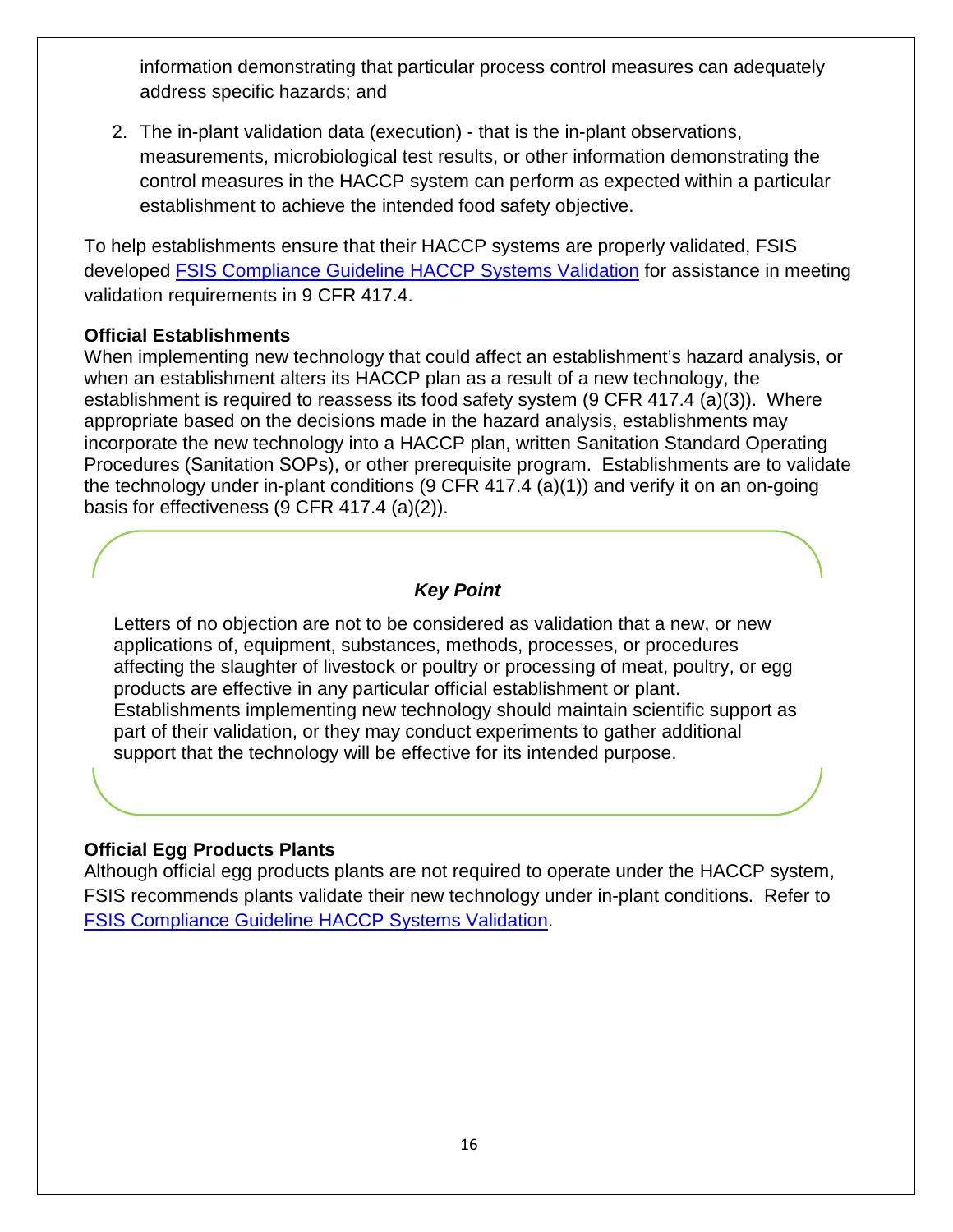### <span id="page-19-0"></span>**APPENDIX A: Workplace Safety and Health Criteria**

#### **Workplace Safety and Health Criteria**

New Technology notifications and protocols are to include how technology can be used without adversely affecting the health and safety of FSIS inspection program personnel (IPP). Workplace safety and health hazards include adverse effects caused by inhalation, direct contact (skin, eye, and mouth), or fire/explosion as a result of exposure to the product, its working solution/mixture (at all use concentrations), and any by-products. Exposure includes splashes, mists, particulates/dusts, gases and vapors generated in IPP work areas during preparation, application, disposal, or storage of the product. When assessing personnel safety, address each of the following areas:

#### **Product Safety and Health Hazard Information**

Provide a Safety Data Sheet (SDS) (formerly known as Material Safety Data Sheets or MSDS) for the product as a pure concentrate and if possible, for the actual working solution (the diluted use concentration) or dry mixture, indicating any potential intermediate chemicals formed or off-gassed by its use.

OSHA's [Hazard Communication Standard](https://www.osha.gov/dsg/hazcom/index.html)  [\(HCS\)](https://www.osha.gov/dsg/hazcom/index.html) requires chemical manufacturers, distributors, or importers to provide SDSs to communicate the hazards of hazardous chemical products

Ī

If the SDS does not contain the following information at all use concentrations, include it separately:

- A description of the odors of the pure product, the working solution, and the working solution/mixture in contact with carcasses.
- The pH of the pure product, the working solution, and the working solution/mixture in contact with carcasses.

SDSs assist employees in determining chemical hazards and protective measures and in consultation with physicians

- Whether the pure product, any substance in the product or the working solution is a respiratory, eye, or skin irritant, is corrosive, or can cause dermatitis. For example, if IPP are splashed with solution from the application system or drips from carcasses or are exposed to contact with airborne aqueous mists, what health effects may occur?
- Whether the pure product, any ingredient in the product, or the working solution is a carcinogen or suspect carcinogen (including airborne mists of the product).
- Occupational exposure limits (OEL) including OSHA permissible exposure limit (PEL), American Conference of Governmental Industrial Hygienists (ACGIH) threshold limit values (TLV), and, if no PEL or TLV, any other recognized or recommended OEL.
- The results of any studies or testing that support a claim that the product, any substance in the product, or the working solution/mixture is not an occupational health hazard.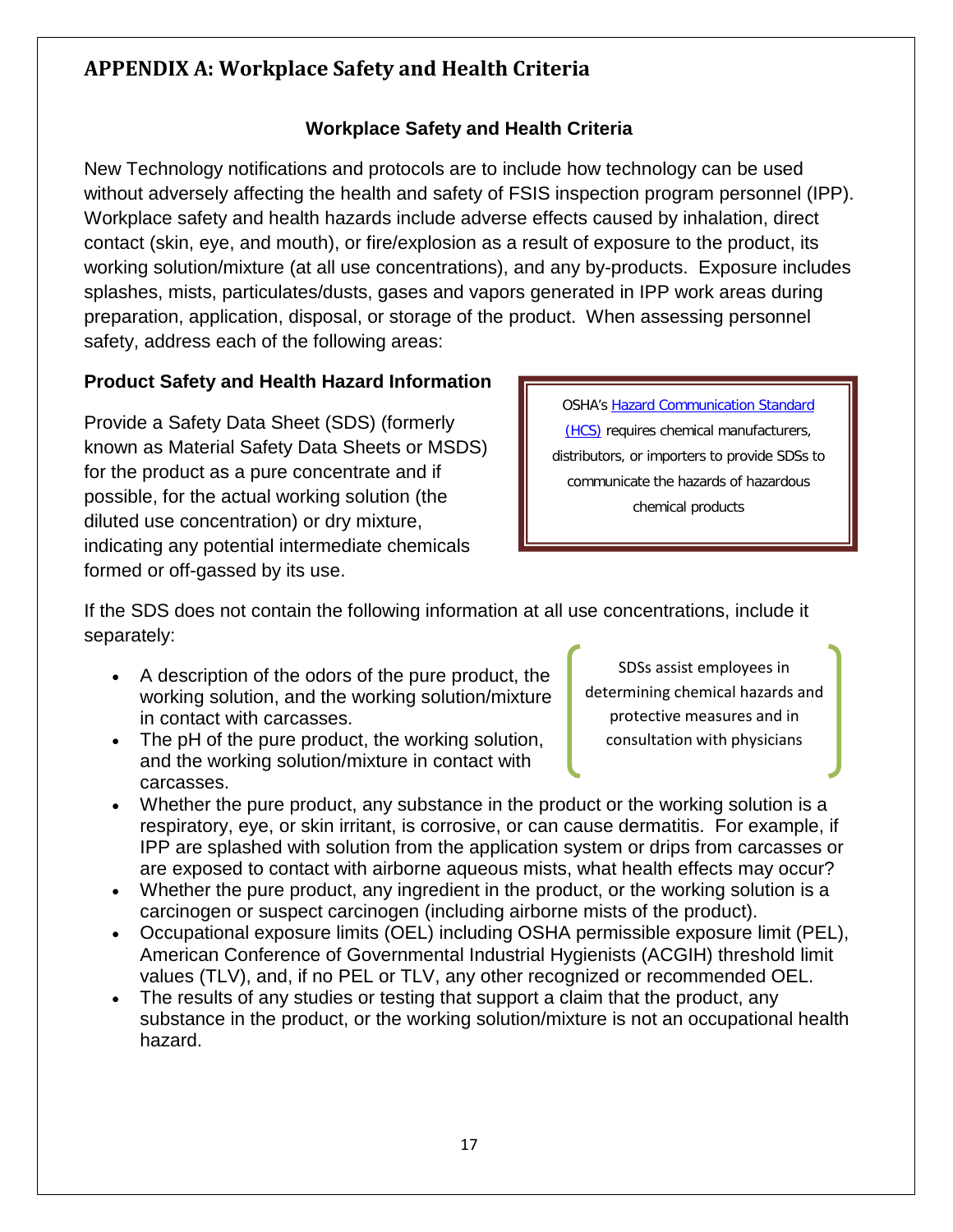Describe the potential air contaminants or by-products that could be formed or off-gassed from the working solution or dry product based on contact or mixing with the following chemicals ("contact" includes mixing in floor drains):

- chlorine containing compounds (sodium hypochlorite, calcium hypochlorite, chlorine gas)
- ammonia-containing compounds
- organic acids
- inorganic acids
- ozone or other oxidizers
- typical cleaning agents used (including caustics)
- source waters containing inorganic chloramines
- low pH and high pH materials or solutions

#### **Employee Exposure Monitoring**

Describe the air sampling methods/equipment and sampling strategy that should be used to determine potential workplace inhalation exposures to FSIS inspectors during the use of this product. Provide methods for evaluating occupational exposure to all airborne forms of the product present in the workplace including gas, vapor, mist, liquid and dust.

Describe plans for any air monitoring that will be conducted during the in-plant trial or any air monitoring that has been conducted during previous in-plant testing. (Please submit any air sampling reports that are available.)

Describe any conditions under which this product has been used where an OEL was exceeded.

If this product does not present an inhalation hazard because of its physical or chemical properties, or if air monitoring is not considered necessary, please provide rationale on which these decisions are based.

#### **Engineering Controls**

Describe the engineering controls that will be used to reduce safety and health hazards from inhalation, direct contact during product use, and fire/explosion where applicable. Address each of the following:

- Local ventilation on the application system (e.g. cabinet, tank, booth), including air volume and flow rate/capture velocity
- General plant ventilation (air changes per hour or velocity in feet per minute)
- Containment and shielding for sprays, splashes, mists, gases, vapors, and particulates/dusts
- Emergency shut-offs, interlocks, safety release valves, visible and audible alarms (e.g., emergency shut-offs or alarms to ensure chemical concentration is in proper range, ventilation system is working properly, and access to cabinet/booth is controlled to prevent exposure to a hazardous environment).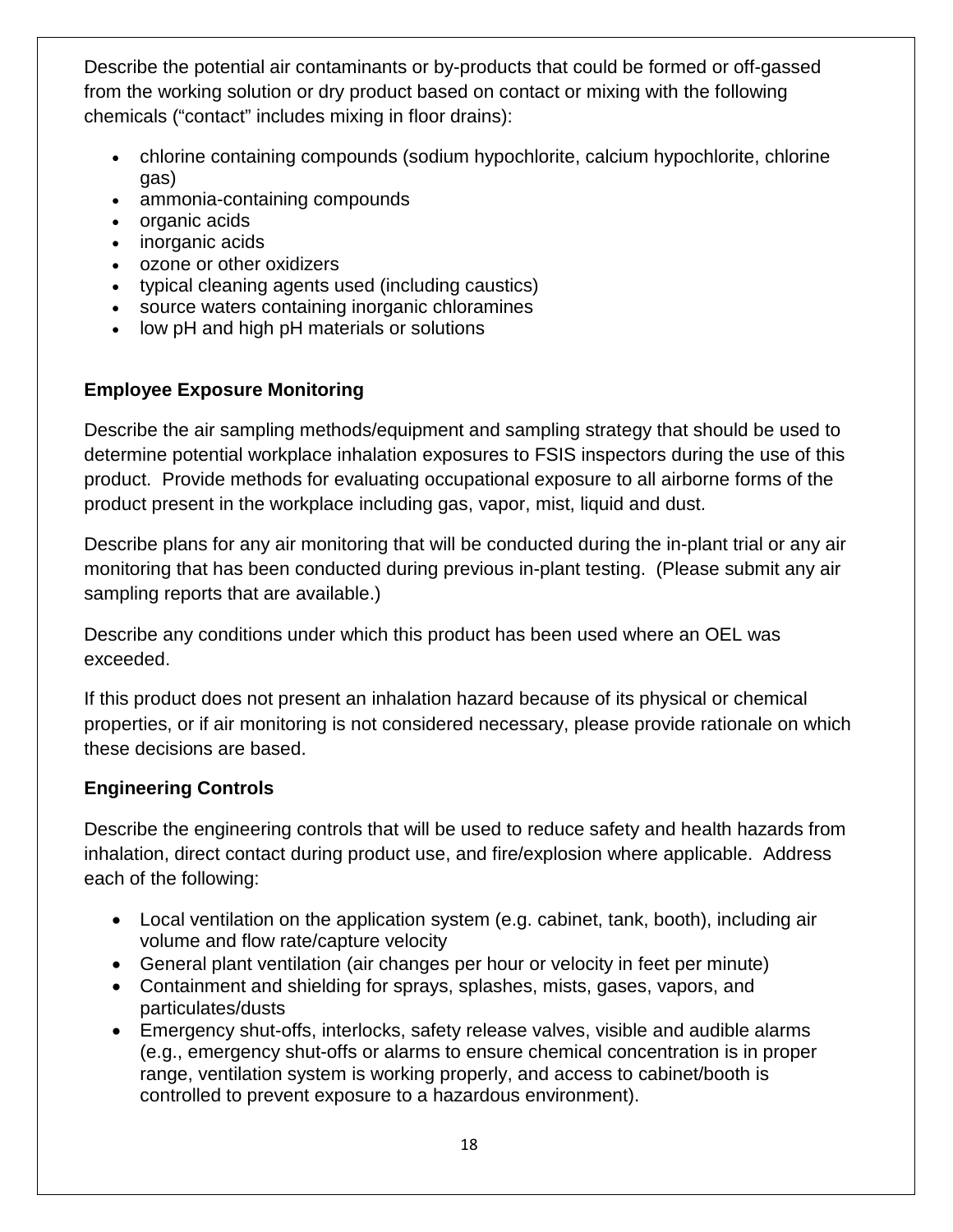- The need for dedicated drain lines from application point to floor trenches and within floor trenches to a remote discharge point to prevent airborne exposures and control the potential for chemical mixing.
- The need for special control measures (e.g., explosion proof equipment, static eliminators, avoidance of dust formation) to prevent a dust explosion.

#### **Safety Practices/Personal Protective Equipment**

In order to work safely with, or in the vicinity of, the working solution, identify what personal protective equipment (PPE) IPP should use to prevent inhalation and direct contact. Please address PPE for eyes, face, hand, skin, and inhalation. Provide specific type of glove material (e.g. neoprene), respirator type, and cartridges (if applicable). Indicate whether emergency eyewash/shower equipment is needed in areas where product application occurs.